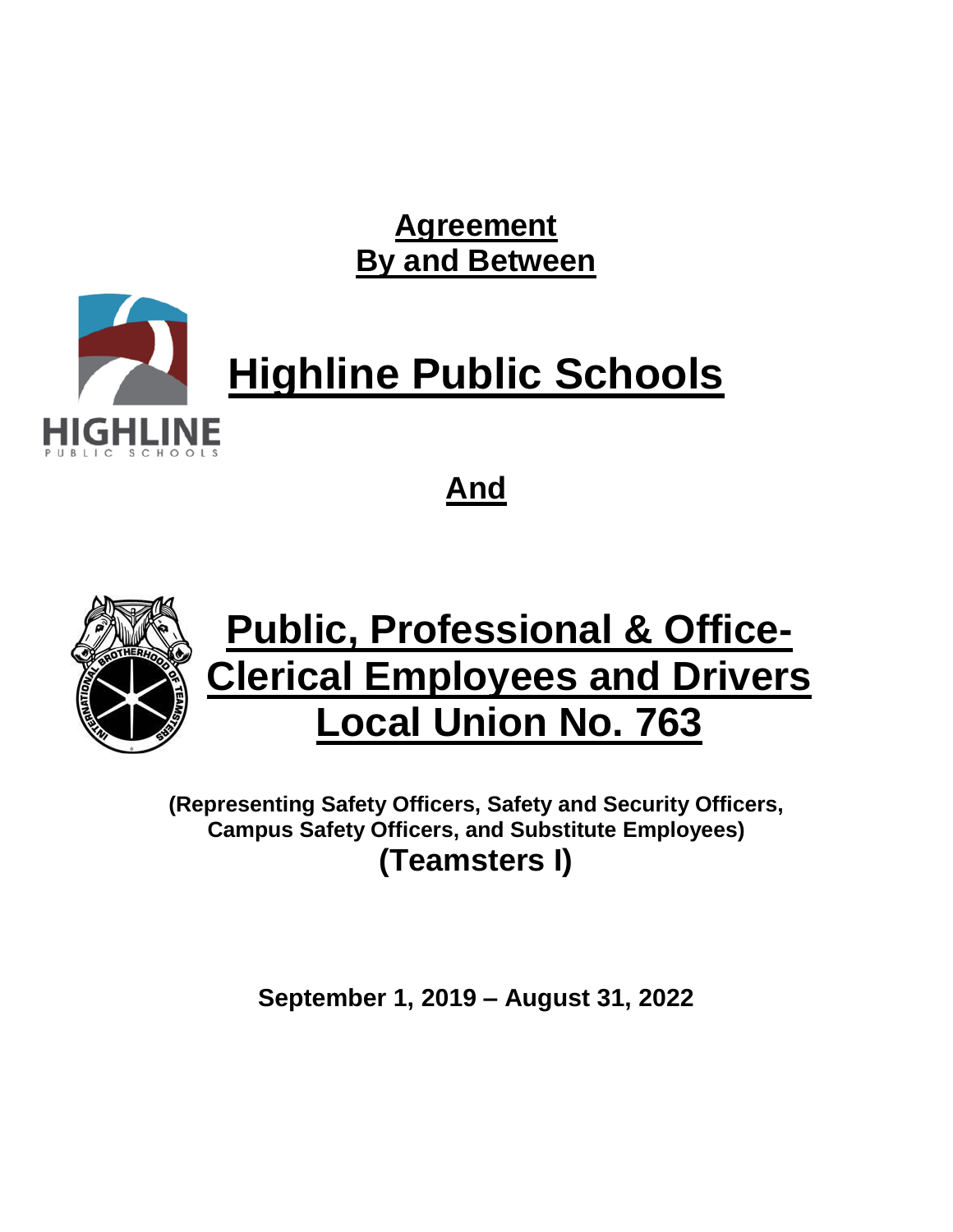# **A G R E E M E N T**

#### by and between HIGHLINE SCHOOL DISTRICT NO. 401 and PUBLIC, PROFESSIONAL & OFFICE-CLERICAL EMPLOYEES AND DRIVERS LOCAL UNION NO. 763

September 01, 2019 through August 31, 2022

## TABLE OF CONTENTS

| <b>ARTICLE</b>      | <b>SUBJECT</b>                                   | <b>PAGE</b> |
|---------------------|--------------------------------------------------|-------------|
| <b>ARTICLE I</b>    |                                                  |             |
| <b>ARTICLE II</b>   |                                                  |             |
| <b>ARTICLE III</b>  |                                                  |             |
| <b>ARTICLE IV</b>   |                                                  |             |
| <b>ARTICLE V</b>    |                                                  |             |
| <b>ARTICLE VI</b>   |                                                  |             |
| <b>ARTICLE VII</b>  | SENIORITY, PROBATION PERIOD, LAYOFF AND RECALL 9 |             |
| <b>ARTICLE VIII</b> |                                                  |             |
| <b>ARTICLE IX</b>   |                                                  |             |
| <b>ARTICLE X</b>    |                                                  |             |
| <b>ARTICLE XI</b>   | HEALTH AND WELFARE AND RETIREMENT  17            |             |
| <b>ARTICLE XII</b>  |                                                  |             |
| <b>ARTICLE XIII</b> |                                                  |             |
| <b>ARTICLE XIV</b>  |                                                  |             |
| <b>ARTICLE XV</b>   |                                                  |             |
| <b>ARTICLE XVI</b>  |                                                  |             |
| <b>APPENDIX "A"</b> |                                                  |             |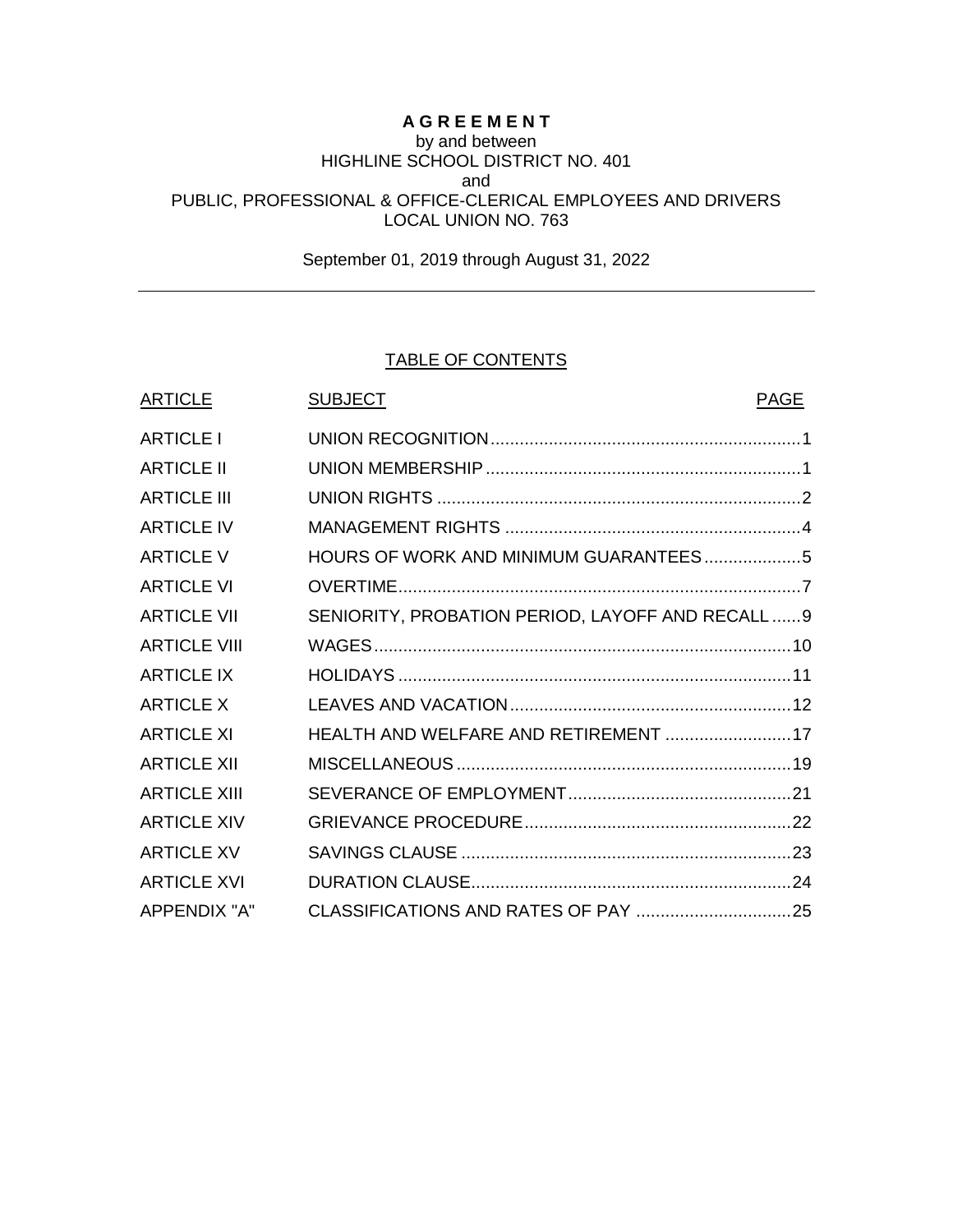# **A G R E E M E N T**

#### by and between HIGHLINE SCHOOL DISTRICT NO. 401 and PUBLIC, PROFESSIONAL & OFFICE-CLERICAL EMPLOYEES AND DRIVERS LOCAL UNION NO. 763

September 01, 2019 through August 31, 2022

## **PREAMBLE**

THIS AGREEMENT is by and between HIGHLINE SCHOOL DISTRICT NO. 401, hereinafter referred to as the District, and PUBLIC, PROFESSIONAL & OFFICE-CLERICAL EMPLOYEES AND DRIVERS LOCAL UNION NO. 763, affiliated with the International Brotherhood of Teamsters, hereinafter referred to as the Union.

### <span id="page-2-0"></span>ARTICLE I UNION RECOGNITION

- 1.1 The District recognizes the Union as the exclusive bargaining representative for all members of the bargaining unit as is defined in Section 1.2.
- 1.2 The bargaining unit covered by this Agreement is recognized as being comprised of all full time, regular part time, and substitute persons employed in classifications contained in Appendix "A" as classified employees by the District operating out of the District's facilities, excluding all others. Whenever the term "employee or employees" is used elsewhere in this Agreement, such terms shall refer to employees within the bargaining unit so defined. Sections 5.3, 11.7, and Appendix "A", A.1, Step 1 shall be the only sections of this Agreement that apply to employees employed as substitutes under this Agreement. Provided however, substitutes may qualify for paid sick leave, paid family leave, and health and welfare benefits pursuant to Washington State Law.

### <span id="page-2-1"></span>ARTICLE II UNION MEMBERSHIP

- 2.1 The Union and/or its Shop Stewards who have been appointed by the Union will be allowed a reasonable amount of time, but not less than thirty (30) minutes to meet with all newly hired employees as part of their initial orientation or at other mutually agreed to times to provide Union Membership information. New employees, if they choose to participate shall participate on the Employer's time. Approval for otherwise mutually agreed to times shall include the Director of Safety and Security.
- 2.1.1 The District shall notify the Union of all new hires within thirty (30) days of the employee's start date. At the time of hire, the Union will inform the new hires of the terms and conditions of this Article and the District shall notify the new hires the Collective Bargaining Agreement is available on the District's web-site. The District shall also notify the Union promptly of all employees leaving employment.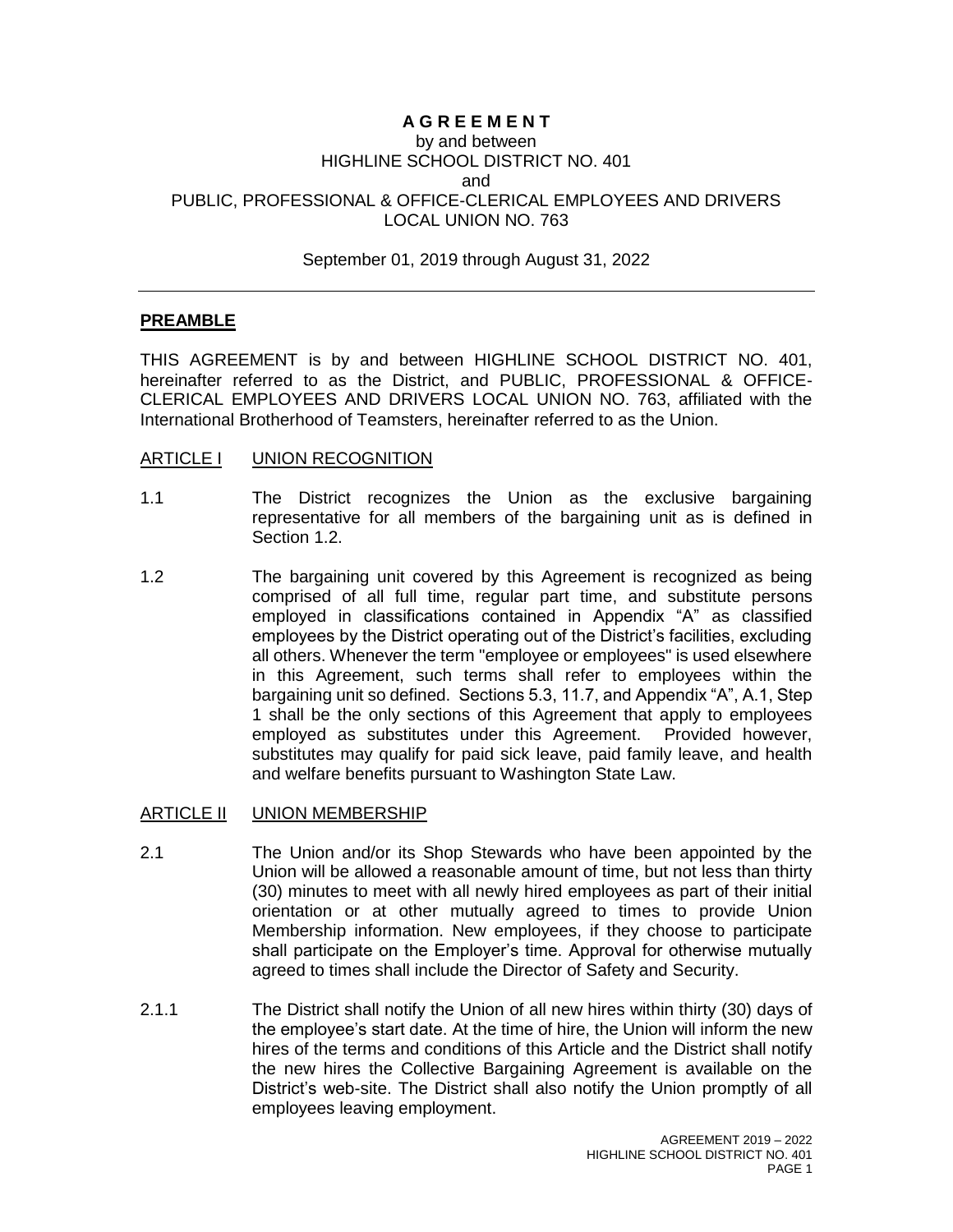- 2.1.2 Membership in the Union shall be maintained pursuant to applicable Washington State Law as established by the State Legislature for Public Employees and administered by the Public Employment Relations Commission (PERC).
- 2.2 The District shall deduct current and delinquent Union dues, Initiation fees, and Administrative Fees from the pay of an employee who have applied for membership in the Union and/or are members of the Union and who authorized such deductions in writing pursuant to RCW 41.56.110. The District shall transmit all such funds to the Union by the tenth (10th) of each month.
- 2.3 The Union shall indemnify, defend and hold the District harmless against any claims made or any suit instituted against the District on account of any check-off of Union dues. Upon request, the Union shall refund to the District any amounts paid to it in error on account of the check-off provision upon presentation of proper evidence thereof.
- 2.4 Union Leave The District agrees to grant the necessary time off without discrimination or loss of seniority rights and without pay, to any employee designated by the Union to attend a labor convention, or serve in any capacity on other official business, provided fourteen (14) calendar days written notice is given to the District, by the Union, specifying the dates and length of time off. The Union shall not request time off for more than one (1) employee at a time, nor shall the Union request such leave for purposes that are adverse to the District. The District shall comply with the request provided that adequate scheduling and staffing levels can be maintained as determined by the District.
- 2.4.1 A Union member elected or appointed to serve as a Union official shall be granted a leave of absence during the period of such employment for up to two (2) years. If such member elects to return to employment they must give written notice to the District within ten (10) working days of termination or resignation from the Union. From the receipt of notice the District shall hire back the employee into their classification with the first available opening occurring within two (2) years. At the end of two (2) years the Districts obligation shall cease.

# <span id="page-3-0"></span>ARTICLE III UNION RIGHTS

- 3.1 Shop Stewards The District recognizes the right of the Union to designate Shop Stewards from the bargaining unit seniority list. In the absence of the Shop Steward, an assistant shall perform the duties of Shop Steward. The authority of the Shop Stewards so designated by the Union shall be limited to, and shall not exceed, the following duties and activities:
- 3.1.1 The investigation and presentation of grievances with the District or the designated District representative in accordance with the provision of this Agreement; and/or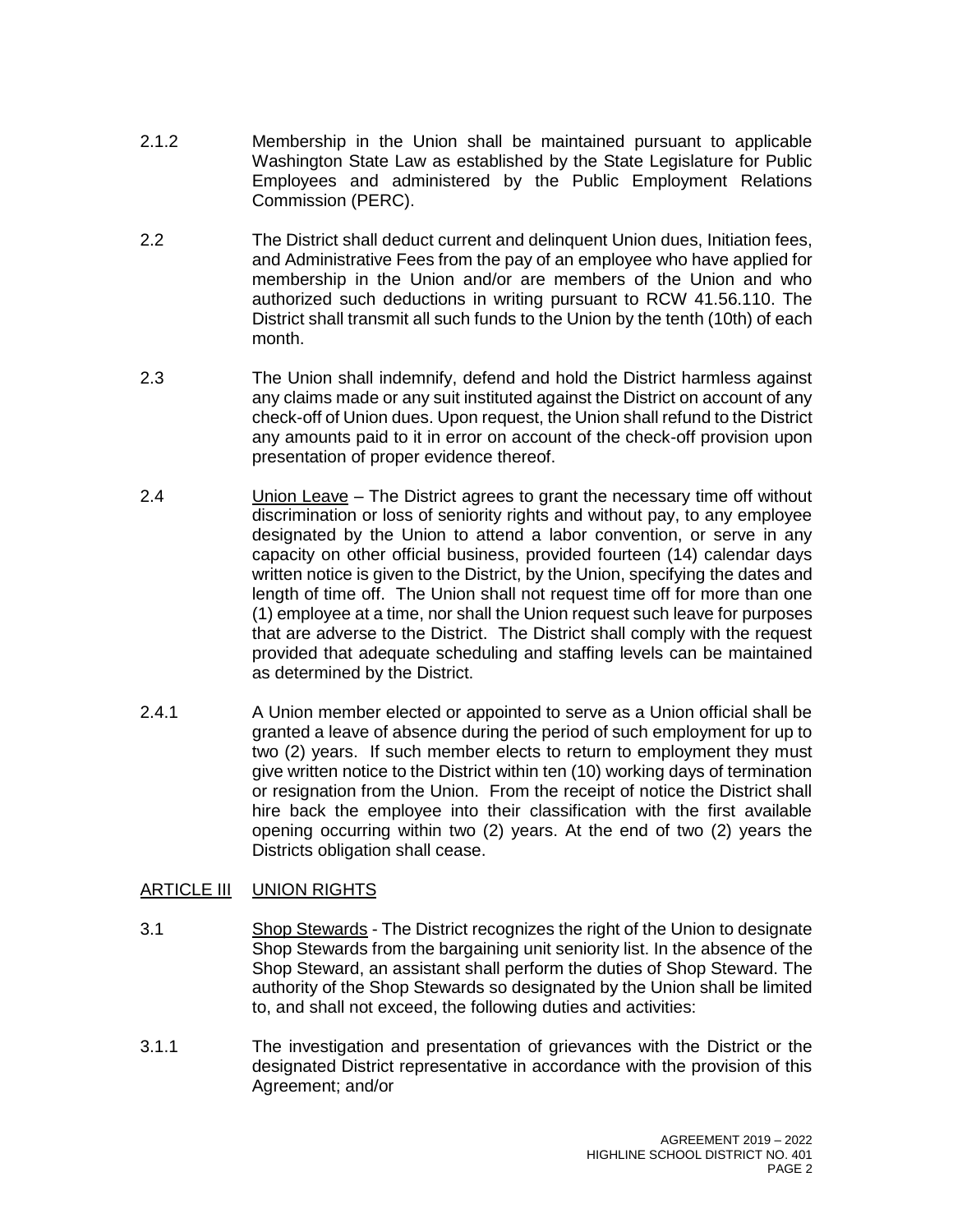- 3.1.2 The collection of dues when authorized by appropriate Union action; and/or
- 3.1.3 The transmission of such messages and information that are authorized by the Union or it's officers; provided such message and information do not involve any other interference with the District's operations.
- 3.2 Union Investigation Authorized agents of the Union, with prior authorization from the Chief of Security Services or designee and the appropriate Building Administrator for the Campus Security Officers, shall have access to the District's premises during working hours to conduct official Union business; provided however, there shall be no interruption of the employee's or the District's work assignment or schedule.
- 3.3 Bulletin Boards The District shall provide suitable space for the Union bulletin board. Postings by the Union on such boards shall be confined to official business of the Union and be signed by a Union representative (Secretary-Treasurer or Business Representative) except for notices which do not normally contain a signature. All postings on the Union bulletin board shall comply with all applicable laws. Official postings of the Union shall remain posted as long as they are deemed relevant by the Union, and will only be removed by the Business Agent and/or Shop Steward.
- 3.4 Discrimination All terms and conditions of employment included in this Agreement shall be lawfully administered and applied pursuant to this Section. The District will provide equal employment opportunity and treatment for all applicants and staff in recruitment, hiring, retention, assignment, transfer, promotion and training. Such equal employment opportunity will be provided without discrimination and without regard to race, creed, religion, color, national origin, age, honorable-discharged veteran or military status, sex, sexual orientation, including gender expression or identity, marital status, the presence of any sensory, mental of physical disability, or the use of trained guide or service animal by a person with a disability except in those instances where age, sex or the absence of a handicap may constitute a bona fide occupational qualification.
- 3.4.1 Wherever words denoting a specific gender are used in this Agreement, they are intended to apply equally to either gender.
- 3.4.2 No member of the Union shall be discharged or discriminated against for upholding Union rules or principles not in conflict with this Agreement or for doing committee work in the interest of the Union provided it does not interfere with the performance of their duties. Employees who participate in legally protected actions which may or may not be adverse to the District shall be covered in this Section.
- 3.5 Direct Deposit All employees of the District covered by this Agreement shall have all wage compensation by the District deposited directly to a financial institution (bank or credit union) of their choice.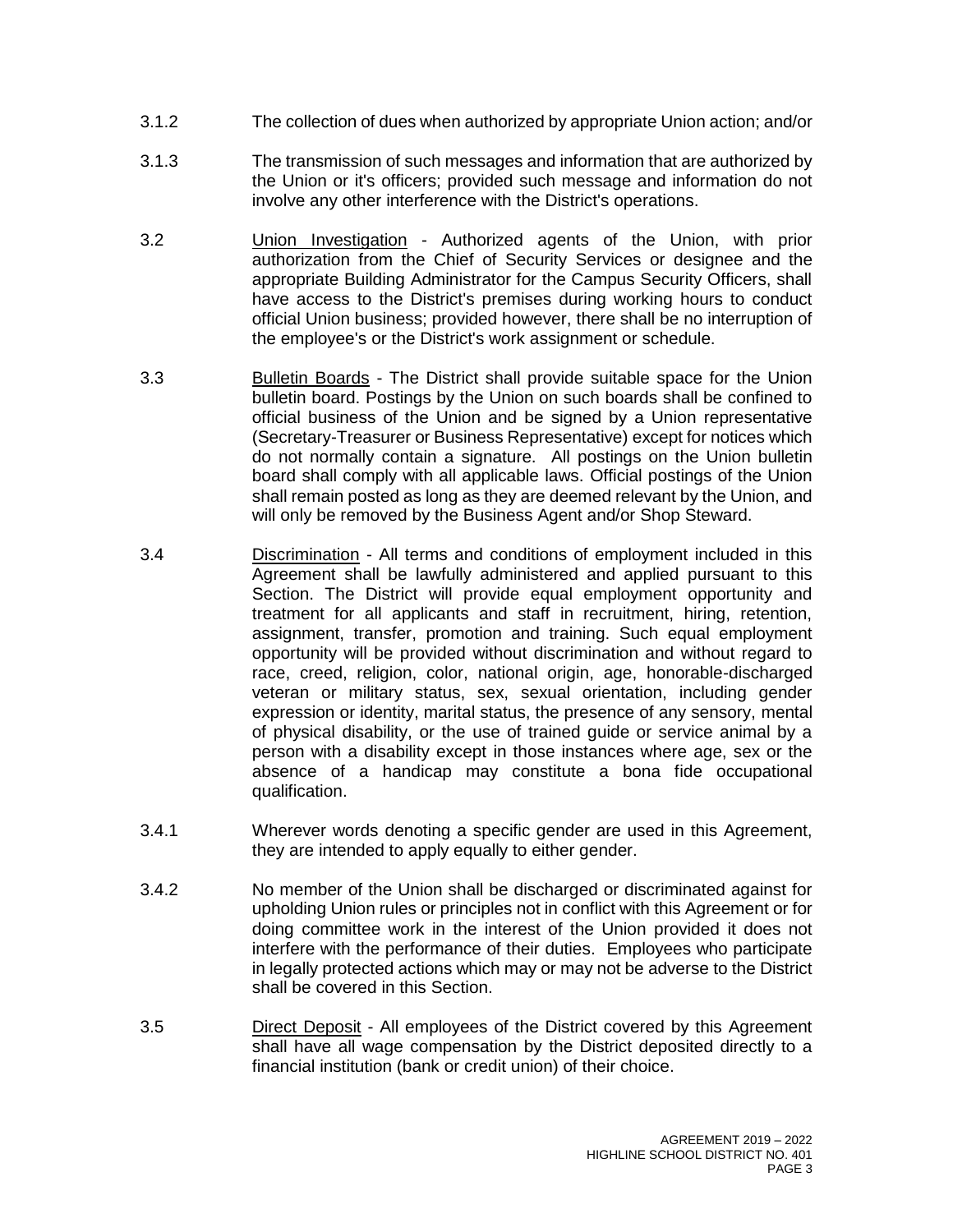3.5.1 All employees will receive wage payments monthly on an annualized basis in twelve (12) equal installments. Employees will access Employee on Line (or other on-line system used by the District) to view and/or print their Leave and Earning Statement.

### <span id="page-5-0"></span>ARTICLE IV MANAGEMENT RIGHTS

- <span id="page-5-1"></span>4.1 Management of the business of the District and the direction of the District's personnel is vested exclusively with the District, subject to the terms of this Agreement, Board Policy or Administrative Procedures and any applicable Law(s). The District retains the right to the following:
	- (a) Direct employees covered by this Agreement;
	- (b) Hire, retain, promote, demote and assign employees of this unit;
	- (c) Discipline, suspend, or discharge employees of the unit for just cause;
	- (d) Relieve employees from duty due to lack of work or other legitimate reasons;
	- (e) Determine the method, number and kinds of personnel by which operations undertaken by employees in the unit are to be conducted, including the right to subcontract work pursuant to Article V, Section 5.4 and to designate the work to be performed by the District and others and the places and manner in which it is to be performed, except as limited by the Labor Agreement.
	- (f) The District shall determine the number and assignment of Officers. The District will give consideration to Bargaining Unit Members requests and building administrator requests when making assignments.
	- (g) The District Safety and Security Officers (SSO), District Safety Officers (SO), and Campus Safety Officers (CSO) shall report to and be supervised by the Chief of Security Services or designee.
	- (h) The Building Administrator(s) shall have the right to establish work assignments, hours and duties that are consistent for the Campus Security Officers and to make amendments to meet the needs of a specific facility consistent with the terms and conditions of this Agreement.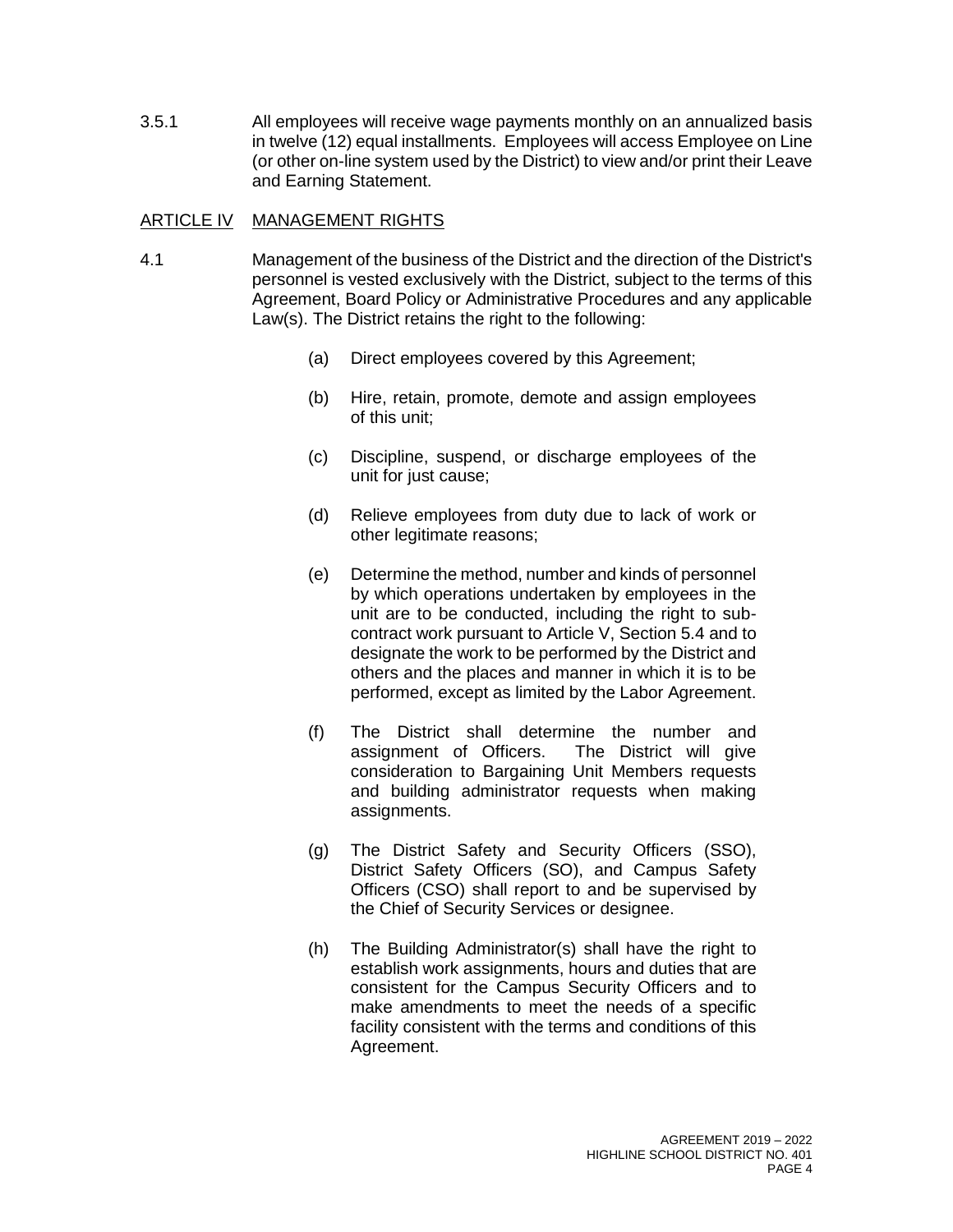## ARTICLE V HOURS OF WORK AND MINIMUM GUARANTEES

- 5.1 Employees shall be paid for all hours worked. Bargaining unit members will be assigned regular schedules and overtime work pursuant to the terms and conditions of this Agreement. Except for what's provided for in this Agreement, bargaining unit members shall be used for Highline Public Schools safety and security related work.
- 5.1.1 This Agreement does not represent a guarantee of employment for any period of time to anyone, and does not limit the District's or employee's right to terminate the employment relationship at any time, for any reason not prohibited by this Agreement or by Law.
- 5.1.2 Employees who work two hundred and sixty (260) days per year will not be notified of continued employment by the District. The District shall notify less than two hundred and sixty (260) day employees by August 1st of each employment year, if they are not to be rehired.
- 5.2 Full time employees shall be defined as persons who work a regularly assigned shift of forty (40) hours per week. Two hundred and sixty (260) day employees shall be defined as persons scheduled to work two hundred and sixty (260) days during the District's twelve (12) month calendar. Less than two hundred and sixty (260) day employees, except for Campus Safety Officers who work a nine (9) month schedule during the District's ten (10) month calendar, shall be defined as persons scheduled to work no less than two hundred (200) days during the District's twelve (12) month calendar.
- 5.2.1 The workday for Bargaining Unit employees shall consist of at least an eight (8) hour shift and will include a thirty (30) minute working meal period and at least two (2) fifteen (15) minute breaks, to be taken intermittently around the employee's assigned work schedule. The shift shall be determined upon the needs of the Facility and Building Administrator and the Chief of Security Services. The shift for Safety and Security Officers (days) shall be defined as eight (8) hours scheduled between 0700 and 1700. The shift for Safety Officers (nights excluding weekend shifts) shall be defined as eight (8) hours scheduled to start between 1600 and 2330. The shift for Campus Safety Officers (days) shall be defined as eight (8) hours scheduled between 0600 and 1700.
- 5.2.2 District Safety and Security Officers (SSO) shall bid their shift times by seniority. Officers who work less than two hundred and sixty (260) days shall bid their work calendars annually in June. The Chief of Security Services or his designee shall determine the service area assignments, frequency of rotation, and the number of shifts.
- 5.2.3 Regular Part-Time employees shall be defined as persons who work a regularly assigned shift of less than forty (40) hours per week and not less than four (4) hours per day and eight (8) hours per week.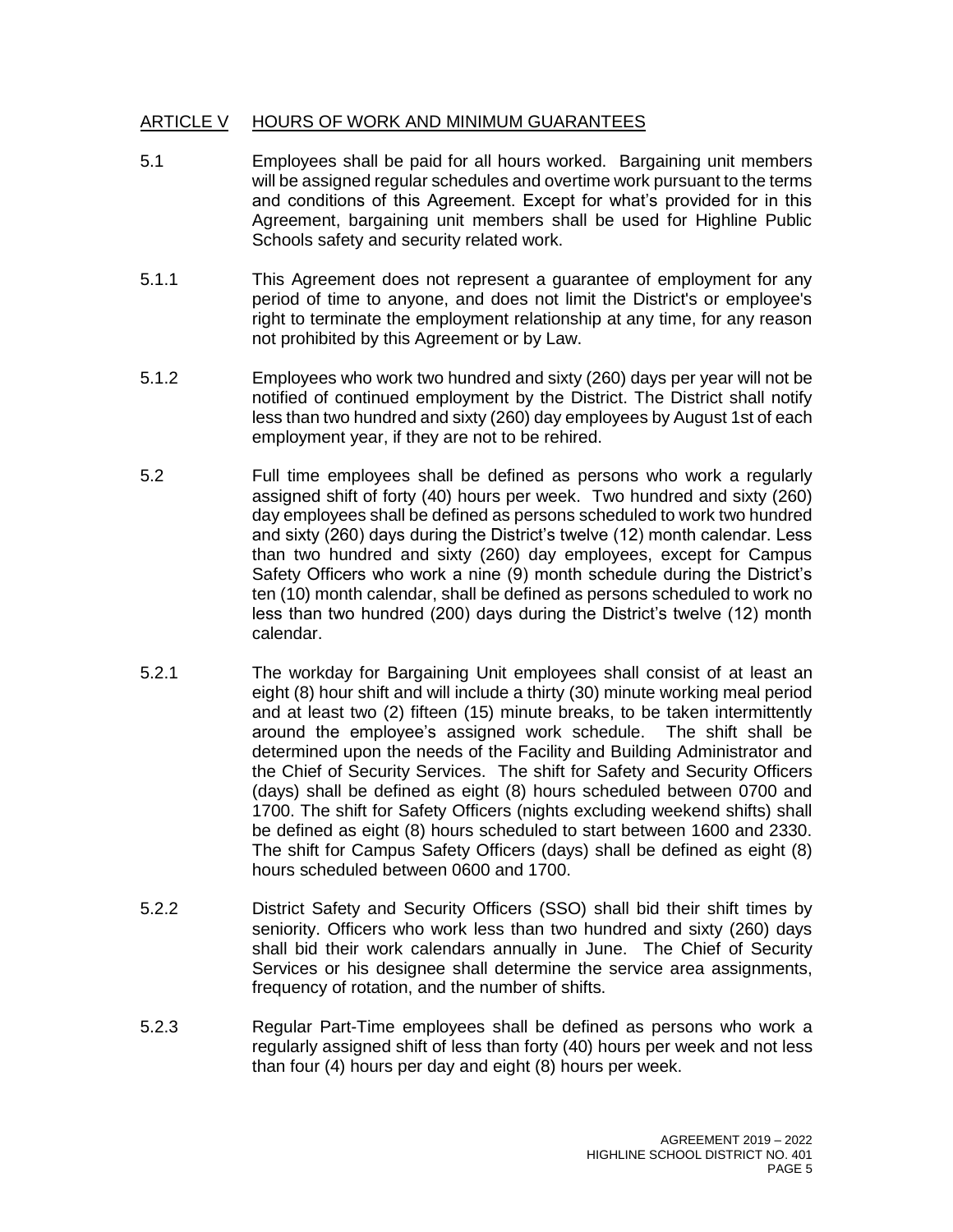- 5.2.3.1 Regular part-time employees as defined in Section 5.2.3 may be scheduled for extra work opportunities on a seniority basis which would require the payment of overtime to regular full-time employees. In the event regular part-time employees are unavailable, the normal process as defined in this Agreement will be used to fill extra work opportunities.
- 5.3 Substitute employees may be used for the limited purpose of covering the regularly scheduled shifts of Safety and Security Officers, Safety Officers and Campus Safety Officers who are absent due to an approved leave. In the event the District elects to use regular employees to cover these shifts, shifts will be offered on a rotational seniority basis. Substitute employees may be used to cover overtime work of regular employees and extra work opportunities as defined in the Collective Bargaining Agreement after said work has been offered to regular full-time and regular part-time employees. Substitute employees will not be employed to prevent the District from posting and filling permanent shift vacancies pursuant to the terms of the Collective Bargaining Agreement. However, substitutes may be used to fill said vacancy during the posting and hiring process.
- 5.4 The District will fill weekend shifts with bargaining unit employees. In the event additional staffing is required, the weekend shifts will be offered to employees on a seniority rotational basis. In the event that no regular fulltime or regular part-time employees are available for the weekend shifts or other overtime work, the District may assign the work to substitute employees.
- 5.5 Callback An employee who is called back to work after having completed his normal shift and having left the premises, shall receive callback pay of a minimum of two (2) hours at the overtime rate of pay; provided however, an employee who is required to report to work prior to his normal shift and is compensated for all time prior to the commencement of his regular shift, shall be compensated for such pre-shift hours at one and one-half (1-1/2) the employee's regular straight-time rate of pay. If there is one (1) hour or less between the start or end of an employee's shift and a mandatory training or mandatory staff meeting, said time shall be treated as continuous time worked. An employee called in to work not defined in this Section as "callback" on a day or at a time not connected to their normal shift shall be guaranteed four (4) hours work or pay at the appropriate overtime hourly rate of pay.
- 5.6 Extra Work Assignments For all extra work assignments paid for with Security Department budgeted funds, the District shall first offer the extra work to bargaining unit members, except for security coverage of football games.
- 5.6.1 Football Games In the event there are only two (2) Officers needed, then one (1) SSO/SO will be offered the work pursuant to this Section. Two (2) SSO/SO shall be given the opportunity to work extra duty football games when a minimum of three (3) or more officers are needed based on a seniority rotational basis. When a program requests that two (2) of the three (3) officers assigned be Commissioned Officers, the District reserves the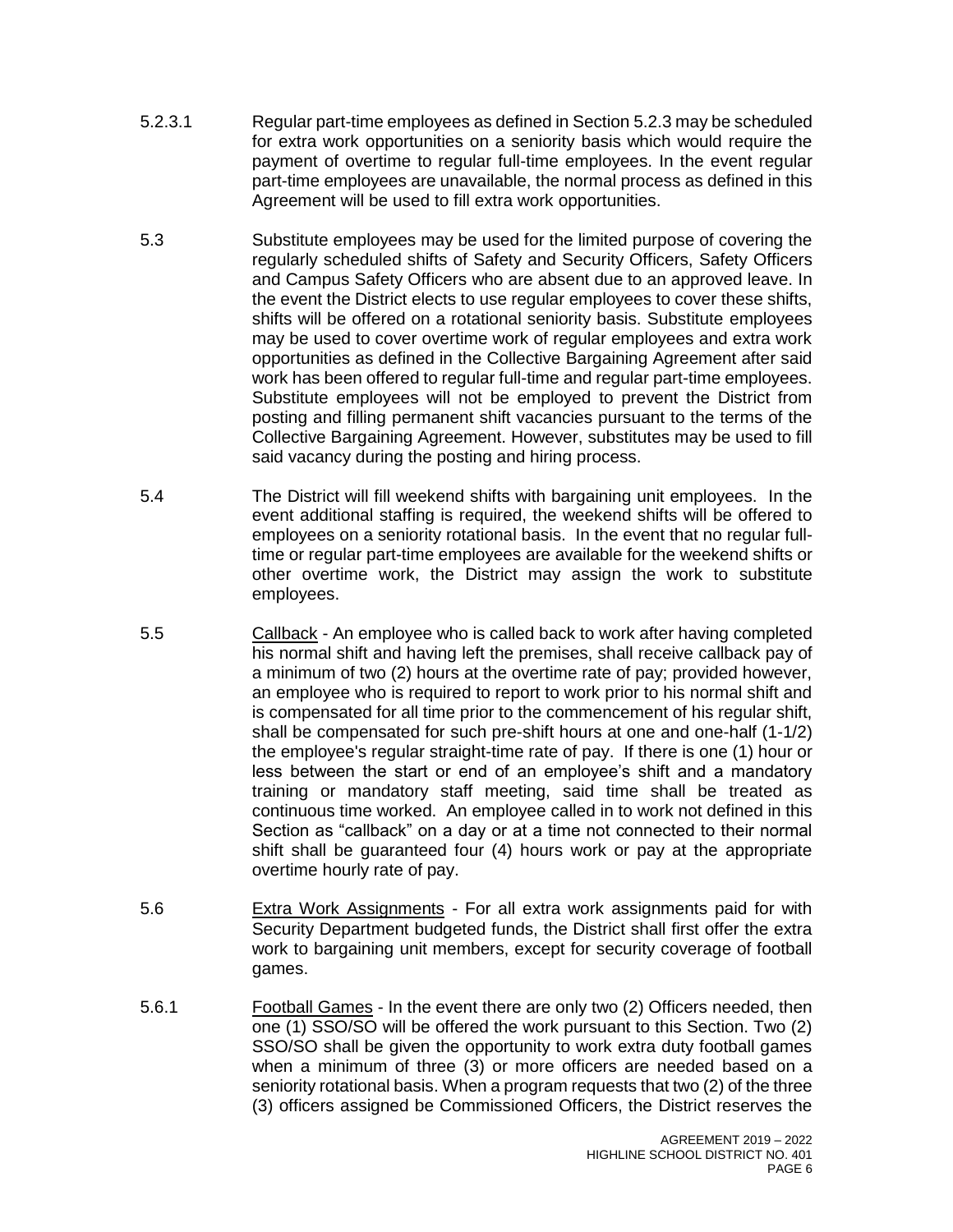right to assign one (1) SSO/SO. The remaining person(s) shall be chosen at the discretion of the Chief of Security Services or designee, and need not be members of the bargaining unit.

- 5.6.2 The District shall not be required to first offer extra work assignments to bargaining unit members if the funds used to pay for the extra work do not come from Security Department budgeted funds.
- 5.7 Summer Work Assignments Assignment of work during the summer months not included in regular less than two hundred and sixty (260) day work schedules, shall be offered to employees assigned to the service area first; if declined, the work shall be done on a seniority rotational basis.
- 5.7.1 Should all qualified employees (to include regular part-time employees and substitute employees) decline to work an extra assignment the Chief of Security Services or designee will assign the work to regular employees the work based on inverse seniority.
- 5.8 Extra Work Assignments for Campus Safety Officers The Campus Safety Officers will be offered extra work assignments at their respective schools. These extra work assignments shall be consistent with the types of work that require security personnel. This provision will not limit the Director of Safety and Security or designee from assigning them work that is consistent with facilitation of a regular school day which is not another bargaining units regular duties. In the event the campus location's CSO is not available for the extra work, the remaining CSOs will be offered the extra work on a seniority rotation basis.
- 5.9 In the event the Superintendent or designee closes the Administration Offices, members of the Bargaining Unit shall be offered alternative work days to make up for the lost shift(s) or at the employees' option, the opportunity to utilize vacation hours or personal leave to make up for the non-work, non-paid hours. At the discretion of the Chief of Security Services or designee, Bargaining Unit employees who are required to report to work will be offered work, in order of seniority, at the rate of their regular hourly rate of pay plus time and one half (1-½). District Safety Officers (SO) will have seniority rights to work their regular shifts. Safety and Security needs outside the regular shifts of the SOs will be offered to District Safety and Security Officers (SSO) on a day-to-day basis by seniority.

# <span id="page-8-0"></span>ARTICLE VI OVERTIME

6.1 An employee shall be eligible for the overtime rate of pay in a week in which the employee has been compensated for forty (40) hours, excluding compensation received while on Administrative Leave, vacation, as described in Article 10.16, personal leave, and Sick Leave as defined in Articles 10.1 through 10.1.12. All hours so compensated in excess of forty (40) hours per week shall be paid at the rate of one and one-half (1-1/2) times the employee's rate of pay. The workweek for purposes of overtime eligibility shall be Monday through Sunday.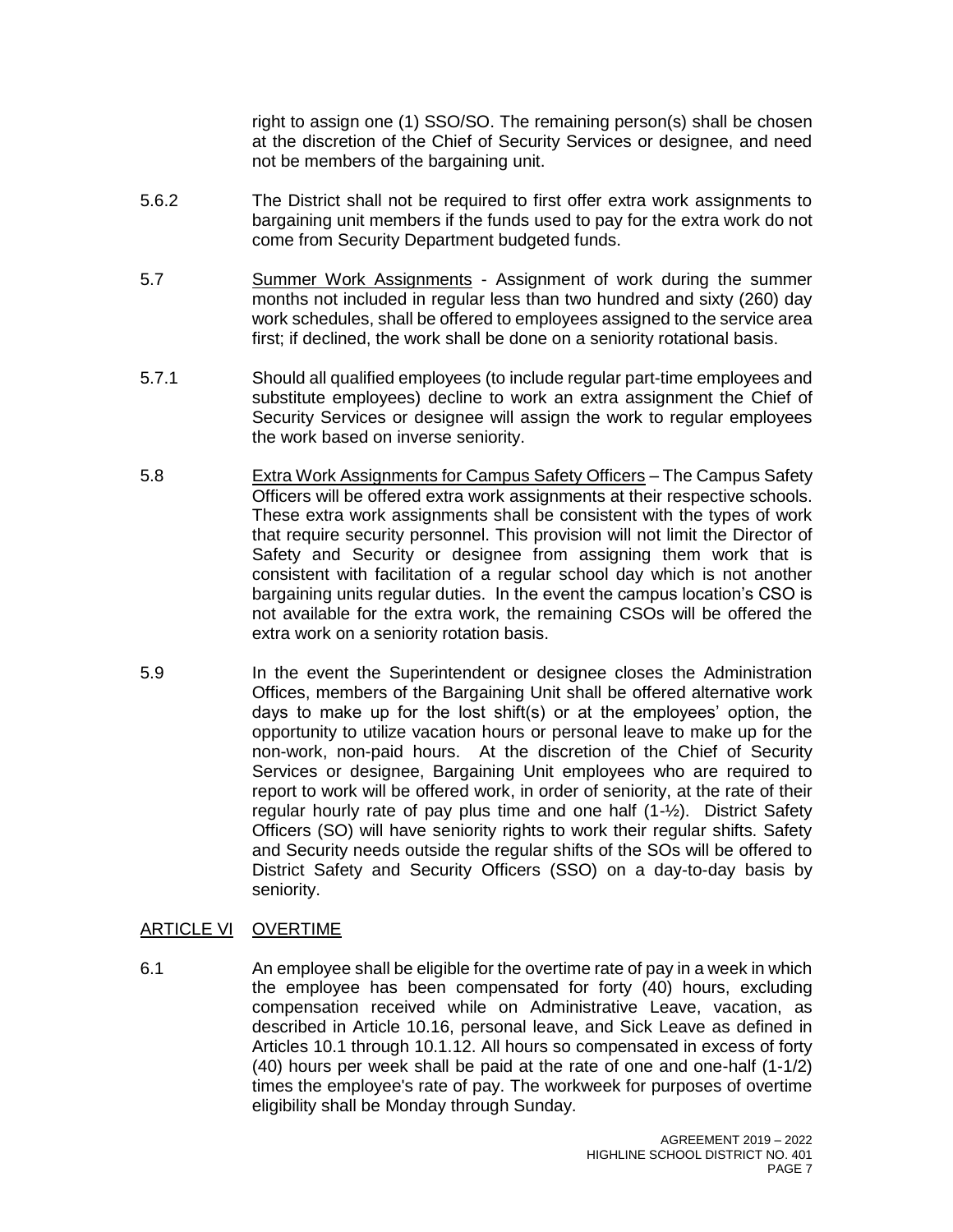- 6.1.1 Campus Safety Officers shall work overtime at their respective high school as assigned and authorized by the Director of Safety and Security or designee. If the campus location's CSO is not available to cover the overtime, the remaining CSOs will be offered the overtime work on a seniority rotation basis.
- 6.2 Any employee working on a seventh  $(7<sup>th</sup>)$  consecutive day during the same workweek who has exceeded forty-eight (48) hours in that workweek will be compensated at the rate of two (2) times the employee's rate of pay for all hours worked on the seventh  $(7<sup>th</sup>)$  consecutive day.
- 6.3 District Safety and Security Officer/District Safety Officer The Chief of Security Services or designee, shall have the discretion to assign any uncovered shift or extra work, so as to avoid the payment of overtime. Any assignment of an uncovered shift or extra work that will result in the payment of overtime shall be done on a seniority rotational basis. Assignment of overtime on a rotational basis shall not be required, if in the sole discretion of the Chief of Security Services or designee, the circumstances of the overtime work necessitate the assignment of the work to a particular Officer. In the event this occurs the bypassed Officer will be offered the next overtime assignment.
- 6.4 The rotational order to be applied for assignment of overtime shall be as determined by seniority.
- 6.5 In the event that all qualified employees decline an overtime assignment and after the assignments is offered to a substitute employee, the Chief of Security Services or designee, shall assign the work by inverse seniority.
- 6.6 **Extra Work Assignments** For overtime assignments paid for with Security Department budgeted funds, the District shall first offer the overtime assignment to bargaining unit members, except for security coverage for football games.
- 6.6.1 Football Games **-** In the event there are only two (2) Officers needed, then one (1) SSO/SO will be offered the work pursuant to this Section. Two (2) SSO/SO shall be given the opportunity based on a rotational seniority basis to work at football games where a minimum of three (3) or more officers are needed. When a program requests that two (2) of the three (3) officers assigned be Commissioned Officers, the District reserves the right to assign one (1) SSO/SO. The remaining person(s) shall be chosen at the discretion of the Chief of Security Services or designee, and need not be members of the bargaining unit.
- 6.6.2 The District shall not be required to first offer overtime assignments to bargaining unit members if the funds used to pay for the overtime do not come from Security Department budgeted funds, except when the school administrator or designee specifically request security personnel.
- 6.6.3 All non-emergency overtime must be authorized in advance by the Chief of Security Services or designee.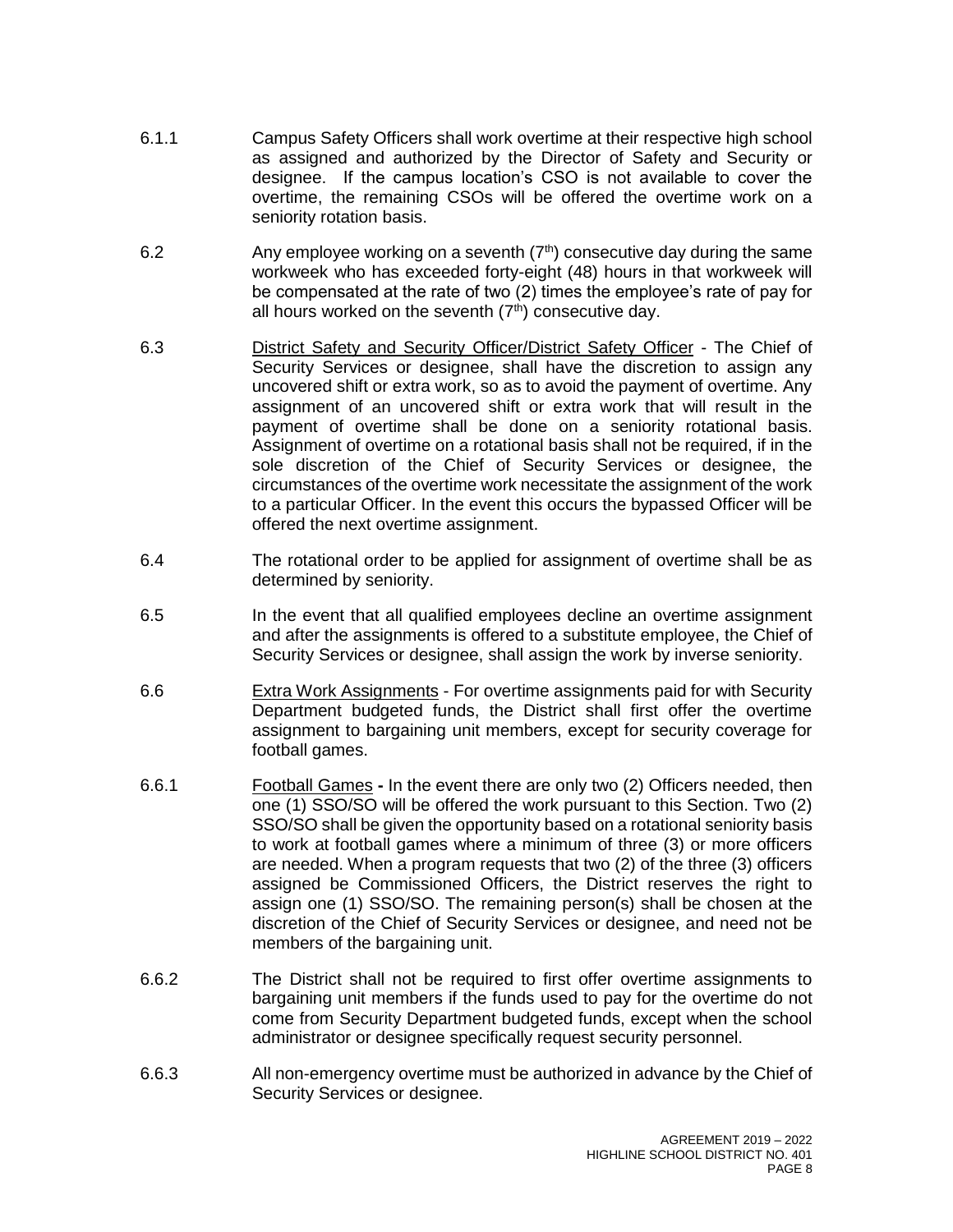## <span id="page-10-0"></span>ARTICLE VII SENIORITY, PROBATION PERIOD, LAYOFF AND RECALL

- 7.1 The seniority of an employee within the bargaining unit shall be recognized only following the employee's removal from probation status. Upon removal from probation status the employee's seniority shall then be established as having commenced retroactive to the employee's first day of work within the bargaining unit (hereinafter referred to as the employee's "date of hire") excepting those instances when such seniority shall have been lost as herein provided. Should two (2) or more employees possess the same date of hire, the employee with the earliest application date for that position shall be considered senior. Should two (2) or more employees possessing the same seniority date also have the same application date, alphabetical rank of the surname from A to Z shall apply; provided however, that no employee's seniority shall be changed as a result of a change of name. During the ninety (90) workday probation period, the retention of an employee shall be entirely within the discretion of the District.
- 7.1.1 An employee's seniority shall be broken so that no prior period of employment shall be counted and his seniority shall cease upon:
	- (1) Discharge for just cause;
	- (2) Voluntary quit;
	- (3) Layoff exceeding two (2) years or Personal Leave of Absence exceeding one (1) year;
	- (4) Transfer out of the bargaining unit into a nonbargaining unit position;
	- (5) Failure of an employee to return to work upon recall from an indefinite layoff within five (5) days after receipt of written notice from the District at the last known address appearing on the District's records.
- 7.1.2 The seniority of an employee of the bargaining unit shall not be lost for the following reasons:
	- (1) Time lost by reason of industrial accident or industrial illness. Seniority shall accrue for the period of time lost up to two (2) years; except as mutually agreed.
	- (2) Time lost by reason of jury duty. Seniority shall accrue for the period of time lost;
	- (3) Time lost on a leave of absence granted for the purpose of serving in the Armed Forces of the United States, or service in the Merchant Marine, under any Act of Congress which provides that the employee is entitled to re-employment. Seniority shall accrue for the time lost;
	- (4) Time lost on other authorized leave(s), except Personal Leaves of Absences.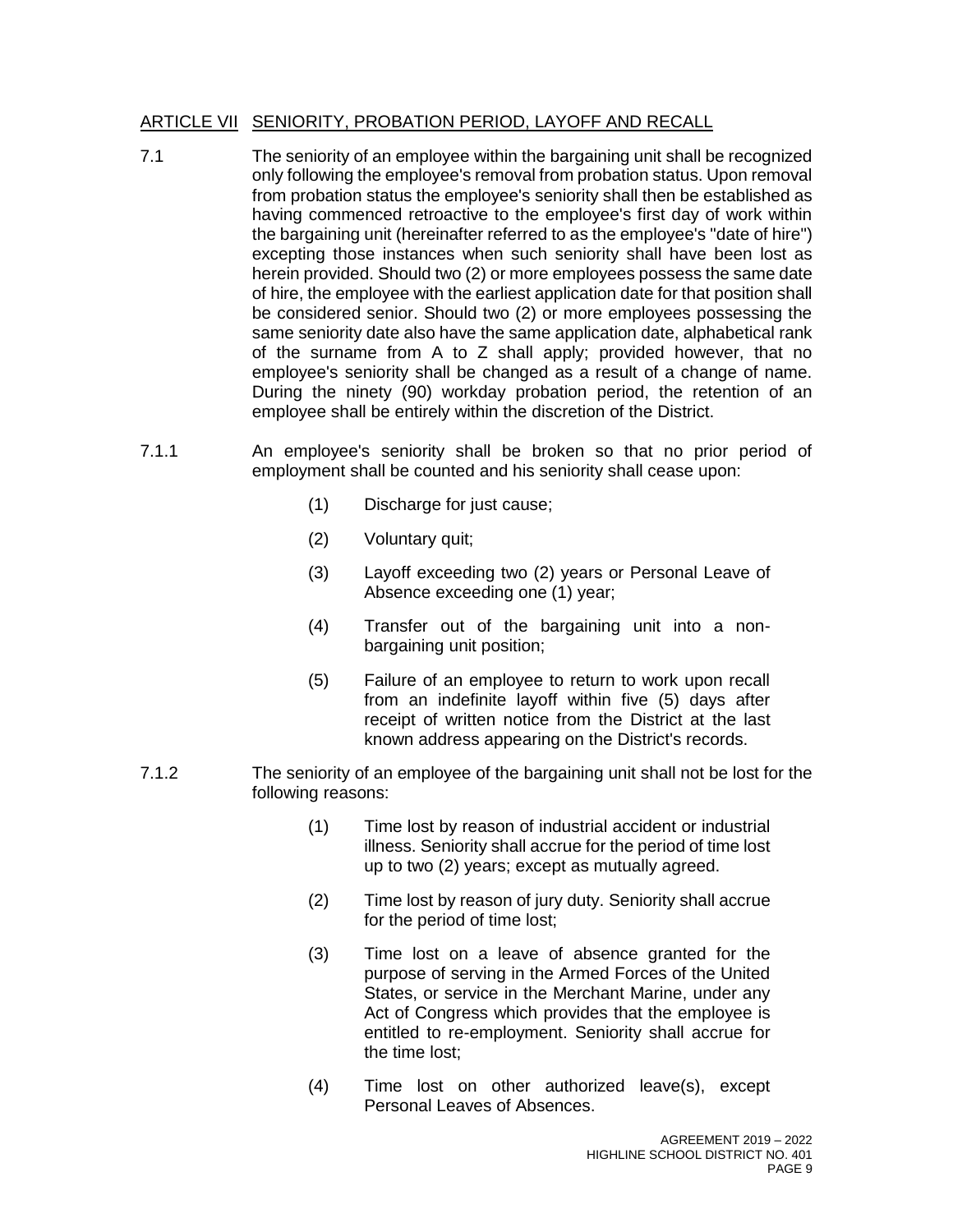- 7.1.3 Seniority rights shall be effective within the job classifications listed in Appendix "A", except as provided for in Section 6.3.
- 7.2 Probation Period New employees shall have a ninety (90) workday trial period in which to qualify for their job assignment and may be discharged at any time during this trial period. Discharge during the probation period shall not be subject to the grievance procedure.
- 7.3 Reduction or Increase of Scheduled Hours, Layoff, Recall and Job Vacancies - In layoff, reduction or increase of scheduled hours, recall situations, and when filling permanent job vacancies, seniority shall be the determining factor, except for what's provided for in Section 7.3.1.
- 7.3.1 Seniority will not be the determining factor in cases of filling new or open job vacancies if the interested bargaining unit member isn't currently working full-time or part-time within the effected classification of the new or open position. In the event there isn't an interested bargaining unit member within classification, said position will be posted internally and externally and will be filled pursuant to a competitive interview process.
- 7.3.2 An employee on layoff must keep both the District and the Union informed of their permanent address and telephone number where he can be contacted. When the District is unable to contact an employee for recall from layoff, the Union shall be notified. If neither the District nor the Union are able to contact the employee within five (5) working days from the time the Union is notified, the District's obligation to recall the employee shall cease. The District shall have no obligation to recall an employee after he has been on continuous layoff for a period of two (2) years. Further, if an employee does not return to work when recalled, the District shall have no further obligation to recall him.
- 7.3.3 Notices of permanent job vacancies shall be posted on the Security Department bulletin board for at least five (5) working days. Employees who desire consideration for such openings shall make application as instructed in the job posting.

### <span id="page-11-0"></span>ARTICLE VIII WAGES

<span id="page-11-1"></span>8.1 Wages for employees subject to this Agreement are contained in the Appendix "A".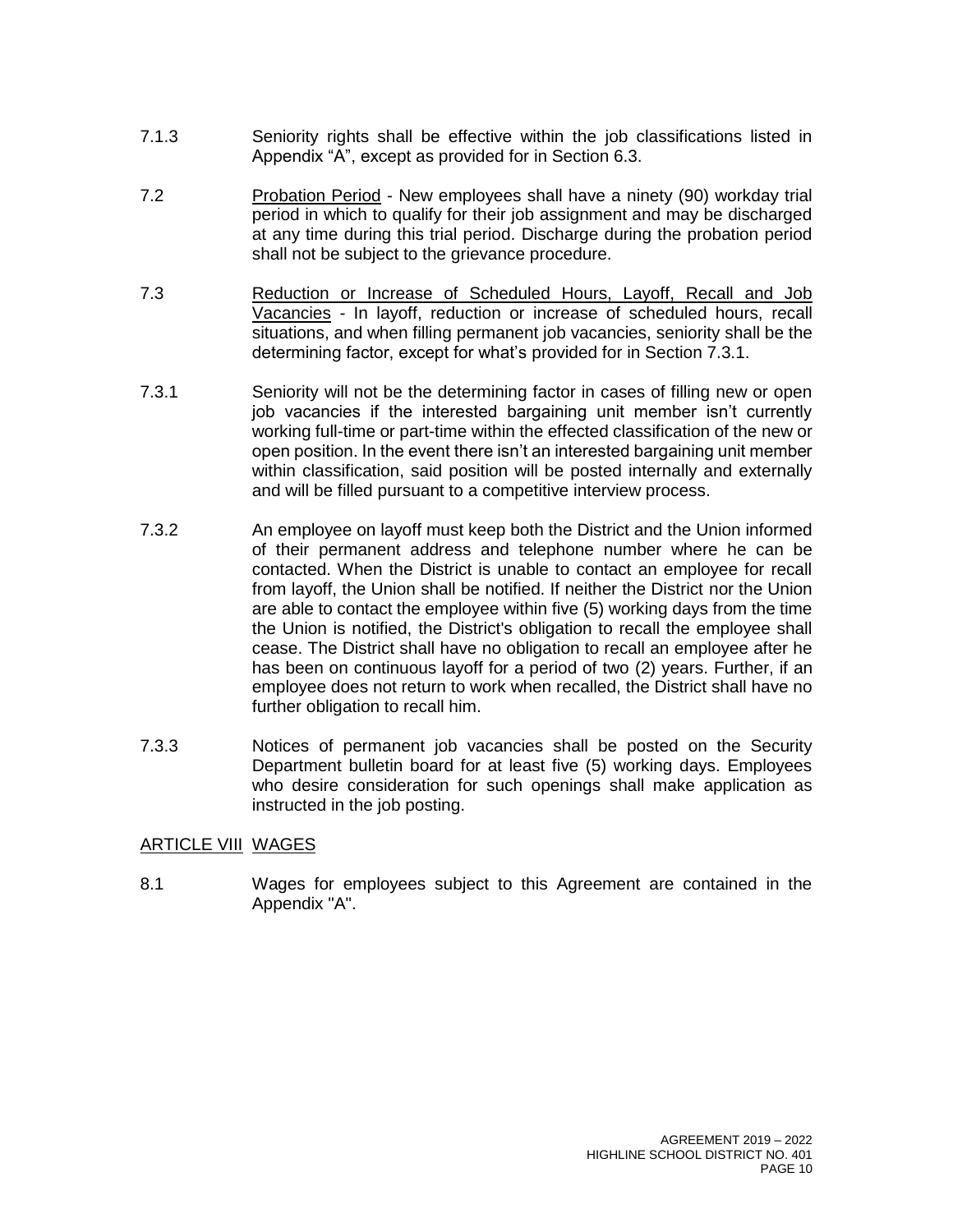#### ARTICLE IX HOLIDAYS

9.1 The following days shall be considered holidays with pay according to the daily hours per assigned shifts by the District, based on two hundred and sixty (260) day employees.

| New Year's Day                     | Veteran's Day              |  |  |
|------------------------------------|----------------------------|--|--|
| Martin Luther King, Jr.'s Birthday | <b>Thanksgiving Day</b>    |  |  |
| President's Day                    | Day after Thanksgiving Day |  |  |
| <b>Memorial Day</b>                | Day before Christmas       |  |  |
| July 4th                           | Christmas Day              |  |  |
| Labor Day                          | Day after Christmas Day    |  |  |
|                                    | New Year's Eve Day         |  |  |

- 9.1.1 Employees working less than two hundred and sixty (260) days shall receive eleven (11) paid holidays per year to a maximum of thirteen (13) as defined in Section 9.1 and further defined in Section 9.5; provided the employee works a day preceding the holiday and a day following the holiday in the month of the holiday, as determined by the District, based upon the number of hours worked per day. In the event there isn't a work day in the month preceding the Holiday but the employee works the last work day in the previous month preceding the Holiday, the employee shall be paid pursuant to this Section.
- 9.2 All holidays covered under this Agreement shall be honored on those dates designated by the District.
- 9.3 All employees shall be paid for all such holidays at their regular rate of pay regardless of which day of the week the holiday shall fall.
- 9.4 **If any work is performed by such employees on the above listed holidays,** compensation at one and one-half (1-1/2) times the regular hourly rate shall be paid for the hours worked, in addition to holiday pay for which they are eligible. In the event employees are required to work on designated holidays, a thirty (30) calendar day notice will be posted.
- <span id="page-12-0"></span>9.5 Employees covered by this Agreement who do not work on holidays, and are eligible to receive holiday pay for the holiday in question, as recognized within this Agreement, shall be paid at their regular rate of pay provided that:
	- (1) The employee shall have reported and worked as scheduled on their last regularly scheduled work day immediately before and following the holiday unless the absence is due to vacation or any other approved absence.
	- (2) The employee is not on leave of absence.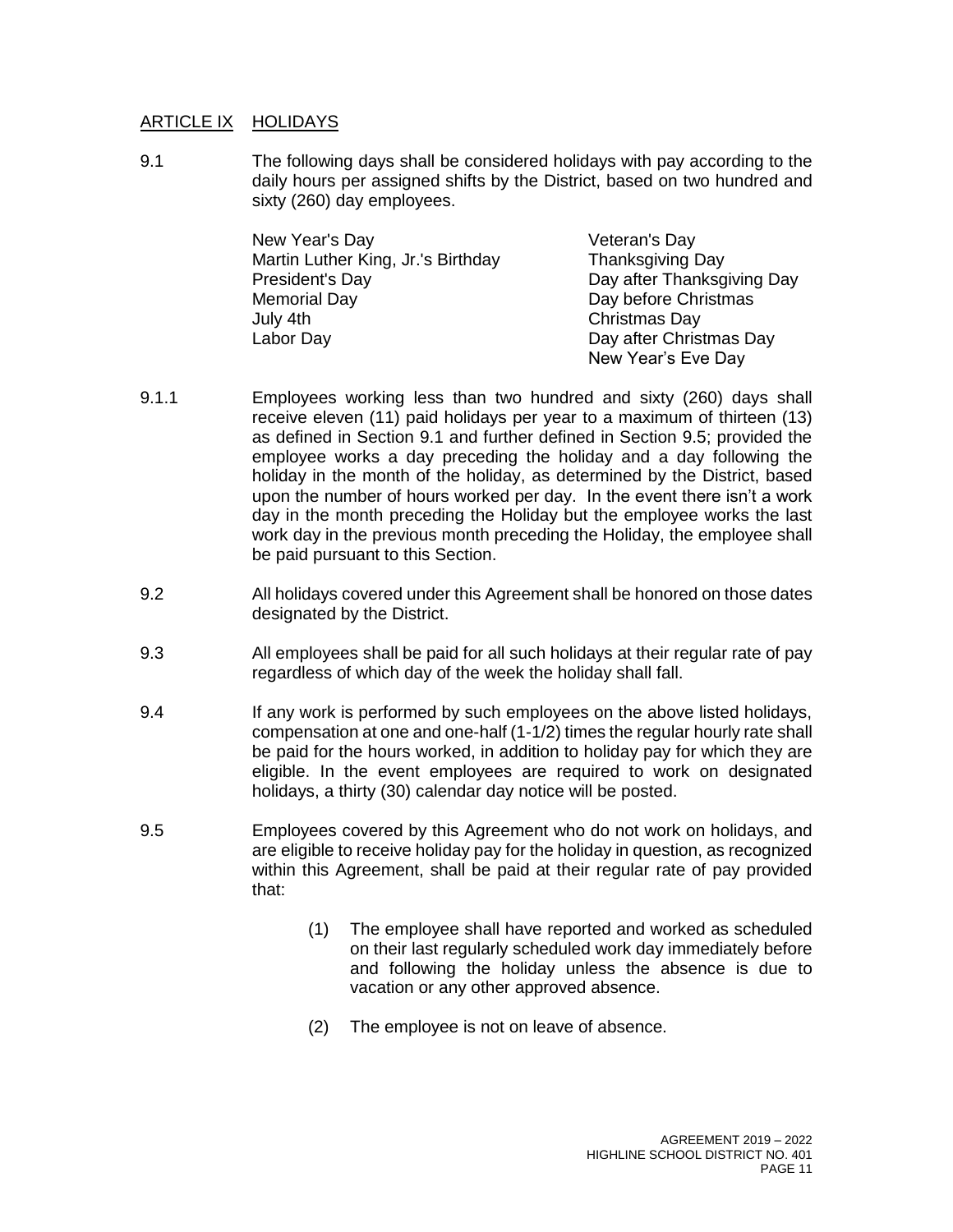## ARTICLE X LEAVES AND VACATION

- PREAMBLE The District and the Union mutually agree that Article X shall be interpreted to include Paid Sick Leave rights to all eligible employees at a minimum as established by the Washington State Legislature pursuant to RCW 49.46.210 and Washington State Paid Family Leave as established by the Washington State Legislature pursuant to RCW 50A.04.
- 10.1 Sick Leave All eligible employees shall receive annually a maximum of ninety-six (96) hours of leave. All employees shall accrue such hours of sick leave based on scheduled hours worked per day during the period September 1 to August 31.

All accumulation or deductions of sick leave shall be on an hourly basis as it relates to the employee's schedule or hours missed, as appropriate. Sick leave will not accrue or be paid during any period of unapproved absence. The leave provided herein shall be accumulated and carried over to subsequent school years.

Sick leave shall be available for eligible emergencies and/or disability arising out of personal illness, injury, pregnancy, miscarriage, abortion, childbirth and care for an employee's parents, or for care of a child of the employee (or a child whom the employee has under legal guardianship) under the age of eighteen (18) with a health condition that requires treatment or supervision during any time of the year while under the employ of the District.

- 10.1.1 All accumulation or deductions of sick leave shall be based on an hourly basis as it relates to the employee's schedule of hours missed, as appropriate.
- 10.1.2 Such sick leave shall accumulate to the maximum allowed by law.
- 10.1.3 Employees may use sick leave to attend dentist or doctor appointments only when such appointments cannot be scheduled outside the workday.
- 10.1.4 Sick leave shall not accrue or be paid during any period of unapproved absence. The leave provided herein shall be available for use by the employee when employment for the current school year commences. Should the employee leave the employment of the District having used more sick leave than earned, a deduction shall be made from the employee's final paycheck.
- 10.1.5 Requests for emergency leave shall be made in writing through the employee's supervisor to the Human Resources Director or designee. Leave shall be paid to the extent the employee has paid leave available, consistent with State and/or Federal Law.
- 10.1.6 Accrued sick leave shall be paid for the period of actual disability and consistent with State and/or Federal Law. Disability means the inability to perform one's normal work functions.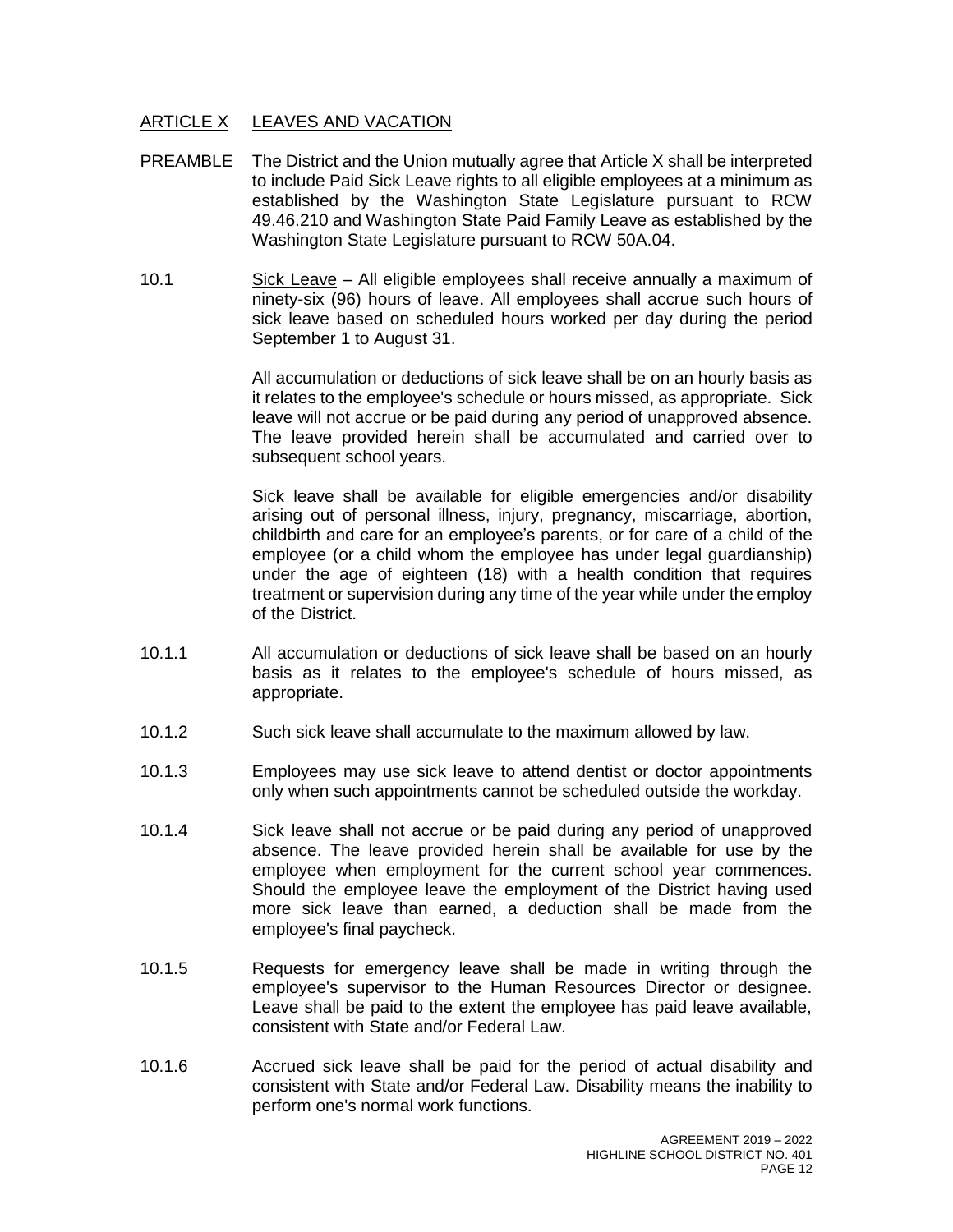- 10.1.7 When an employee must be absent due to an unexpected illness or injury, the employee shall notify the immediate supervisor as soon as possible. Absences such as those resulting from a scheduled surgery or childbirth require that the employee notify the supervisor as far in advance as possible.
- 10.1.8 All absences expected to last five (5) days or longer shall require, as soon as practicable, after discovery of the medical condition, a physician's certificate giving dates (or approximate dates) upon which the absence will begin and end. In instances where the District is unsure of the ability of the employee to perform the functions of the job, the District may request the employee to provide a certificate from the physician indicating that the employee is physically capable of performing the normal tasks of the position.
- 10.1.9 The District reserves the right to request a physician's certificate in proof of disability for an absence of five (5) or more consecutive work days and may condition the employee's return on the receipt of such certificate. For disabilities that extend beyond two (2) weeks in time or three (3) weeks total time, the District, at its option and its expense, may require an examination of the employee by a physician selected by the District.
- 10.1.10 In the event an employee is absent for reasons which are covered by Industrial Insurance, the District shall pay the employee an amount equal to the difference between the amount paid the employee pursuant to such insurance and the amount the employee would normally earn if eligible for sick leave. Those employees who do not have accumulated sick leave shall receive only those benefits for which they are eligible. If eligible, a deduction shall be made from the employee's accumulated sick leave in accordance with the amount paid to the employee by the District.
- 10.1.11 As required by State Law (RCW 28A.400.300(i) as now or hereafter amended, accumulated sick leave shall be transferred upon request to and from one District to another.
- 10.2 Annual January Sick Leave Cash Out Each school year, qualifying employees shall be eligible for an annual cash out of accrued sick leave in an amount no greater than their annual sick leave allotment. Such cash out shall be at their hourly rate of pay and on a one (1) for four (4) basis, if they have accrued at least sixty (60) days of unused sick leave, as permitted by law.
- 10.3 Retirement Cash Out At the time of separation from employment with the District due to retirement or death, an eligible employee or the employee's estate shall receive remuneration at a rate equal to one (1) day's current compensation for the employee for each four (4) days accrued sick leave. No more than one hundred eighty (180) sick leave days shall be eligible for conversion as permitted by law.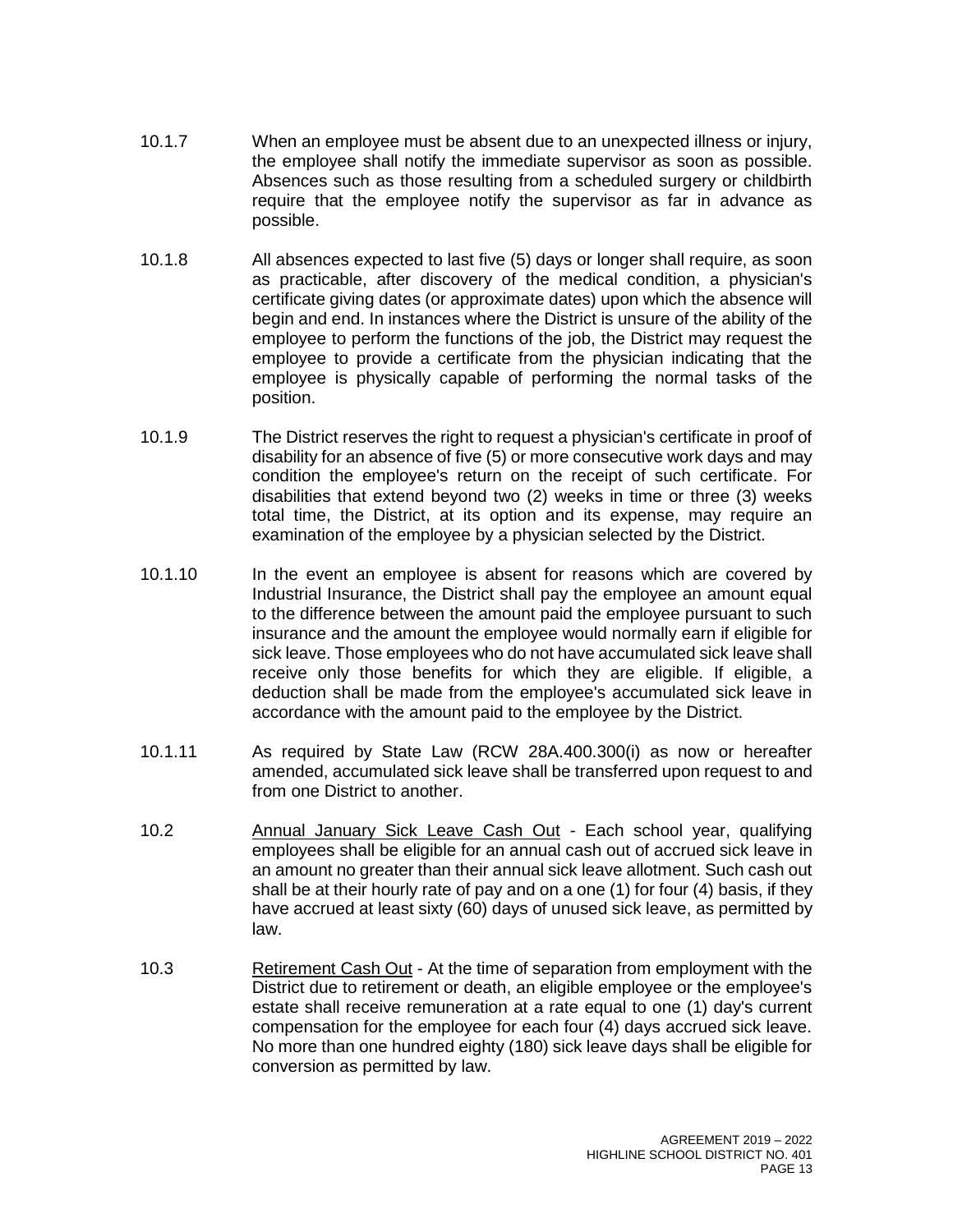- 10.3.1 Any accumulated sick leave up to a maximum of forty-five (45) days shall be creditable as service rendered for the purpose of determining retirement eligibility as provided through the State's Retirement System. Any additional credit for service rendered, authorized by state statute during the term of this Agreement, shall be awarded; provided there will be no cost to the District.
- 10.4 Leave Sharing Employees who qualify for leave sharing, shall contact the Human Resources Department. The procedures for donation and usage shall be consistent with current state law.
- 10.5 Family and Medical Leave Act The District agrees to comply with all provisions contained within and revisions made to the FMLA. Additionally, the District will extend benefits under the FMLA to domestic partners.
- 10.6 Bereavement Each employee shall be entitled, as needed, while under the employ of the District to up to three (3) days at regular pay for absences at or near the time of death in the immediate family. For this purpose, immediate family shall be defined to include: spouse, domestic partner, parent, sister, brother, children, stepchildren, mother-in-law or father-inlaw, grandparent or grandchild.
- 10.6.1 All employees shall receive one (1) day at regular pay for absences relating to the death in the family, other than the immediate family. For this purpose, family other than immediate family shall be defined to include: aunt, uncle, brother or sister-in-law.
- 10.6.2 An employee will not be compensated for any absence due to death for those not specified above, or for longer than the specified period. In cases where emergency factors such as an estate settlement or other legal matters relating to a death or long distance travel is involved, the employee may utilize up to two (2) additional days leave to be deducted from sick leave, if available. All absences pursuant to this Section must be cleared with the immediate supervisor and approved by the Human Resources Director or designee.
- 10.7 Medical Leave Employees, subject to this Agreement, who are physically unable to perform the functions of their position for medical reasons, may request a temporary disability leave. Temporary disability leave may be granted for illness, injury, surgery, or because of pregnancy or childbirth and may only be granted for the period of actual disability and shall not exceed one (1) year, or two (2) years in the event of an on-the-job injury.
- 10.7.1 Medical leave without pay is available to employees who have exhausted their sick leave accumulations and have requested such leave in writing. Requests for medical leave without pay shall be made sixty (60) calendar days, whenever possible, prior to the proposed starting date of the leave and sent to the employee's immediate supervisor and the Human Resources Director for approval. The Employee shall provide the District with a Physician's certificate giving dates (or approximate dates) upon which the absence is proposed to begin and end. The actual starting date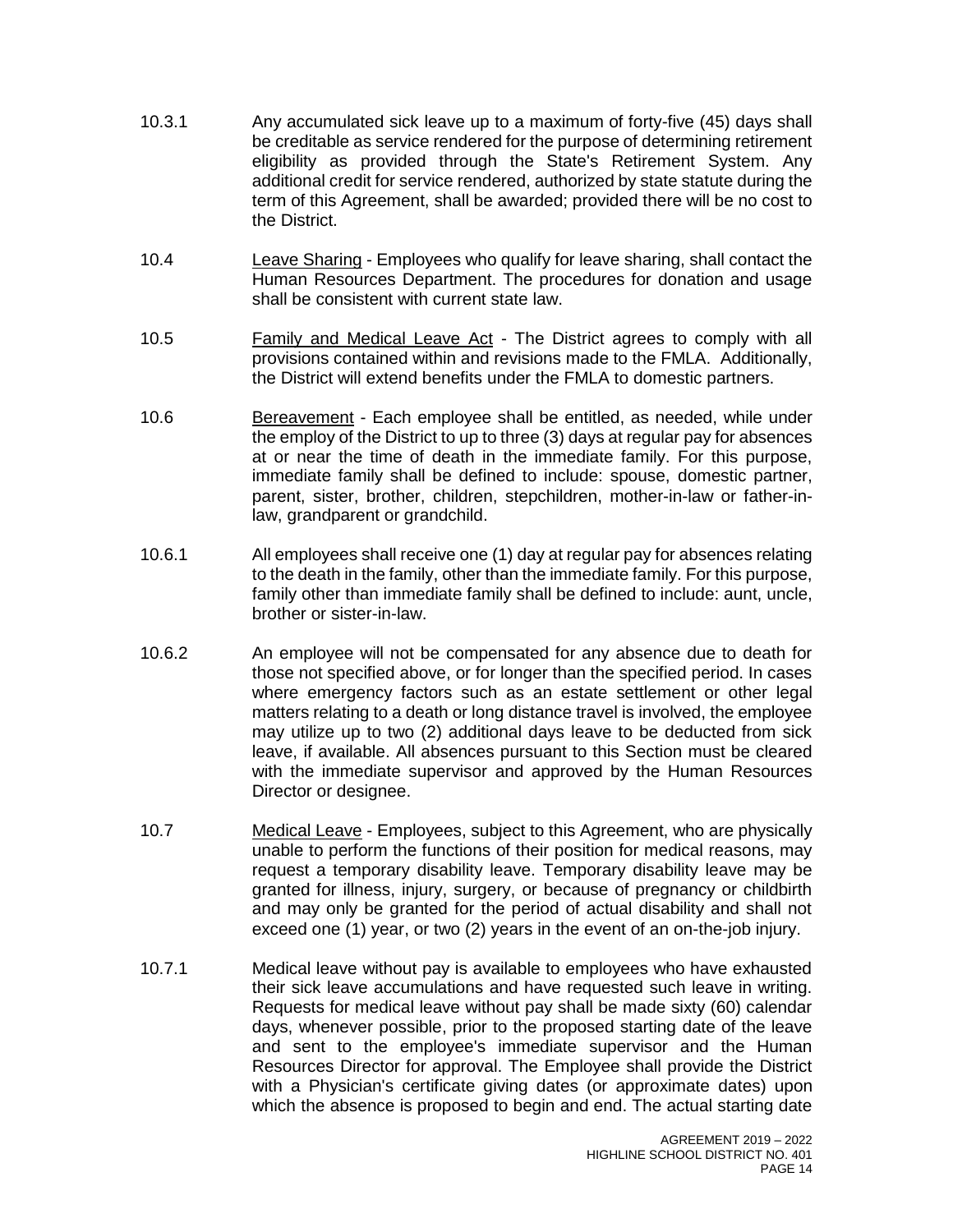of the leave will be determined as necessary to protect the quality of the District's operations, the desire of the employee and the employee's attending physician. While the employee is still working, the District may request the employee to provide a certificate from the doctor indicating that the employee is physically capable of performing the normal tasks of the position, without jeopardizing the employee's health or safety of others.

- 10.7.2 Expiration of the health leave without pay shall be when the employee's attending physician confirms the ability of the employee to resume the duties of the assigned position. The District may, at its discretion, and at its expense, have the employee examined by a physician of the District's choice, at any time.
- 10.8 Employees returning from leave granted under Section 10.7, in excess of fifty (50) school district business days will not necessarily be assigned to the identical position occupied before the leave. Provided a vacancy exists for which the employee is qualified, the employee shall be reinstated to a position equivalent in duties and salary to that held at the time the leave became effective. Employees returning from any other leave under this Article will be assigned to the position occupied before the leave. However; as an exception, absences resulting from a valid L&I injury shall be filled during the approved leave pursuant to Section 5.3.
- 10.9 Employees returning from leave under this Article, unless otherwise specified, shall retain accrued sick leave and vested vacation rights. With the exception of administrative leave which results in termination, sick leave and vacation credits shall accrue while the employee is in a paid leave status.
- 10.10 Jury Duty In the event an employee is summoned to serve as a juror, such employee shall receive a normal day's pay for each day of jury duty. The jury duty fee received by the employee shall be retained by the employee. Upon receipt of a jury summons the employee shall immediately notify their immediate supervisor and the Human Resources Director. The employee shall furnish a copy of the payment for jury service as proof of said service, before payment will be made of the employee's salary.
- 10.10.1 The District shall compensate an employee up to five (5) days for time spent in court as a witness for any single case, except in cases related to the employee's work assignments for the District then the employee shall be compensated for all time involved as a witness.
- 10.11 Absence for court appearances In the event an employee is required to appear as a witness or party in court at the request of the District, the employee shall be compensated for the time spent in court. In the event an employee is required to appear in court as a witness or party, or in any other capacity, and the appearance is either adverse to the District or unrelated to the employee's employment with the District, the District will not compensate the employee for the time. In those instances, an employee will be allowed to use accrued leave benefits, except the employee will not be allowed to use sick leave for this purpose.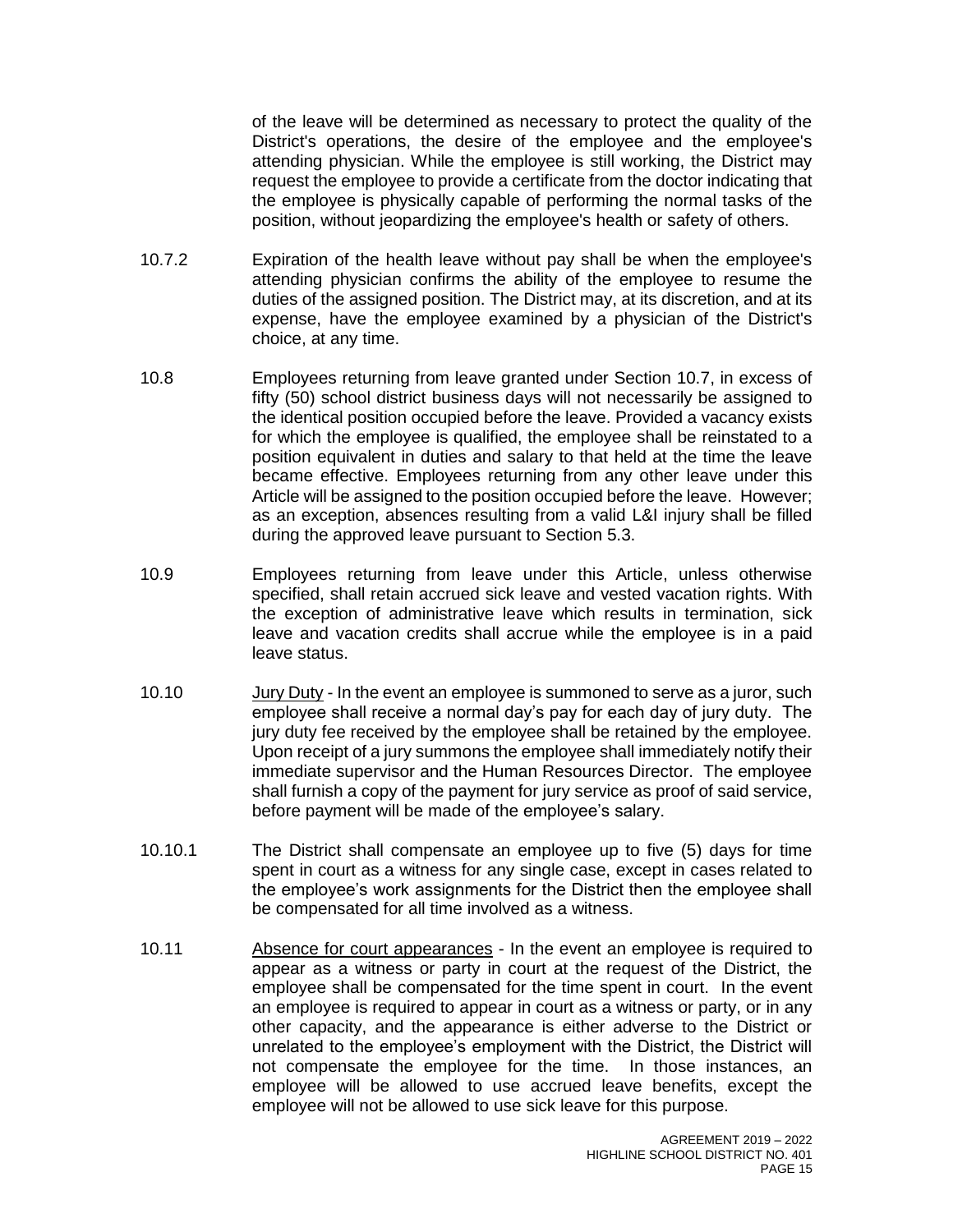- 10.12 Personal Leave Each employee will receive two (2) paid personal leave days per school year, and when used time shall be deducted from the employee's sick leave balance described in Section 10.1. In the absence of sick leave, the request will be denied.
- 10.12.1 Upon recommendation of the immediate supervisor through administrative channels to the Superintendent, an employee may be granted an extended leave of absence for a period not to exceed one (1) year. If granted, this leave is unpaid and without the accrual of benefits.
- 10.13 The District shall grant an adoptive parent or a stepparent, at the time of birth or initial placement for adoption of a child under the age of six (6), the same leave under the same terms as it grants to biological parents within this Article. The leave is restricted to those living with the child at the time of the birth or initial placement. For purposes of this Section "leave" means any leave from employment granted for the care for a newborn or newly adopted child at the time of placement for adoption.
- 10.14 Military Leave Employees will be eligible for twenty-one (21) days of paid military leave. The District will comply with the provisions of the Uniformed Services Employment and Re-Employment Rights Act (USERRA).
- 10.15 Domestic Violence Leave With advance notice, when possible, the employees are entitled to take reasonable leave for domestic violence issues in accordance with RCW 49.76.
- 10.16 Vacation A vacation year shall be based upon the employee's anniversary date of employment. Twelve (12) months from the day the employee began his employment with the District shall be the employee's employment year. Employees hired prior to September 1, 2013 shall accrue fifteen (15) days paid vacation leave a year for the first (1st) year of employment. Employees hired September 1, 2013 or later shall accrue ten (10) days paid vacation leave a year for the first  $(1<sup>st</sup>)$  year of employment. An employee shall accumulate one (1) additional day of paid vacation leave each year of employment up to twenty-five (25) days. Those employees who work less than full-time shall receive vacation pay on a pro rated basis. Employees in their first year of employment who have completed their probationary period shall be allowed to take accrued vacation. Such vacation shall be taken at managements discretion based on scheduling needs.
- 10.16.1 Two Hundred and Sixty (260) day Employees Vacation Use:Any vacation hours currently due to twelve (12) month employees but unused by the new accrual date each year shall be carried over from year to year up to a maximum of thirty-five (35) days. No vacation may be carried over for more than one (1) year beyond the date on which it became due. Any accrued vacation above thirty-five (35) days that has not been used by August  $31<sup>st</sup>$ of the school year will be cashed out on an annual basis with the September pay warrant, pursuant to Board Policy 5411 as it exists on September 1, 2010.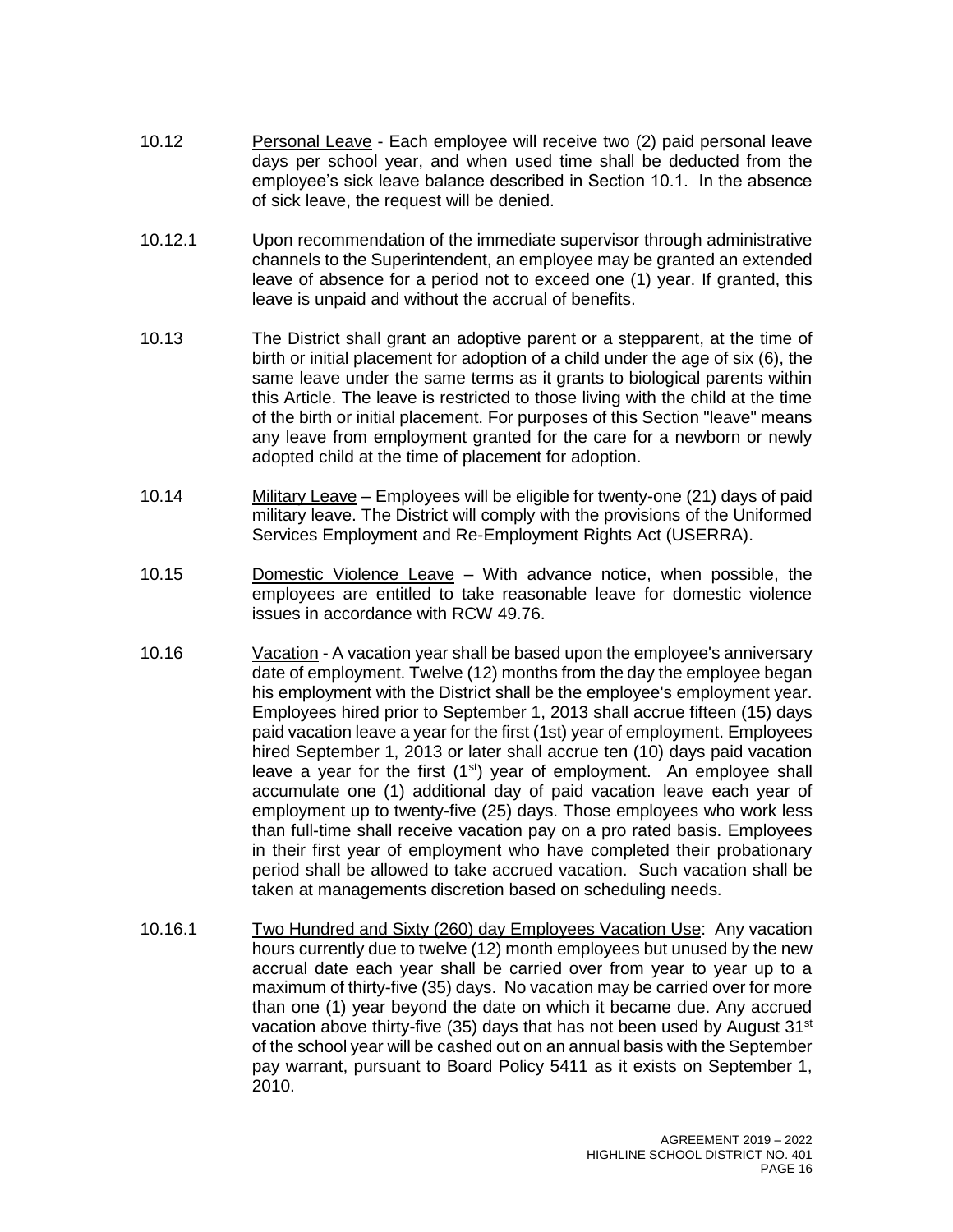10.16.2 Vacation Cash Out (less than two hundred and sixty (260) day employees): Vacation time that has not been used, or scheduled and approved for use between June 10 and August 31 by June  $10<sup>th</sup>$  will be cashed out in the June paycheck. Vacation days not yet accrued (July and August) but paid will be recouped by the District by withholding the funds from the employee's final paycheck should the employee resign or otherwise be separated from employment during the period June 11<sup>th</sup> through August 31<sup>st</sup>.

#### <span id="page-18-0"></span>ARTICLE XI HEALTH AND WELFARE AND RETIREMENT

- PREAMBLE The District and the Union agree Article XI, benefits provided, and eligibility shall be in compliance with applicable Washington State Law(s) related to healthcare benefits for School Employees as established by the School Employee Benefits Board (SEBB) and as administered by the Washington State Healthcare Authority (HCA) and/or similar State wide jurisdictions. Effective January 1, 2020 Sections 11.1 through 11.6 will be considered as deleted from Article XI and replaced by the applicable requirements under SEBB.
- 11.1 The District shall contribute up to a maximum of the amount which is afforded to the District by the State for classified employees, for each fulltime equivalent employee (FTE). This amount shall first be applied to the cost of the Vision, Dental and Long-Term Disability Insurance coverage, and then to the cost of medical coverage. During the term of this agreement the District shall contribute one hundred percent (100%) of the K-12 Retiree Subsidy, as administered by the Washington State Health Care Authority (HCA).
- 11.1.1 A fulltime employee, for the purpose of insurance benefits, is an employee who is scheduled and works fourteen hundred forty (1440) hours per year or at a yearly hourly level that generates funding by the State to the District, whichever is higher. For less than full-time employees, the District shall pay premiums in an amount not to exceed the employee's regularly scheduled FTE rating, times the difference between the allocation for insurance plans.
- 11.1.2 To be eligible to receive health care benefits, the employees must be scheduled to work a minimum of seventy (70) hours per month.
- 11.2 Insurance Pooling In addition to the insurance contribution provided in Section 11.1, the District shall contribute, on behalf of qualified employees, whatever amount each employee is deemed eligible to receive under the pooling concept. The Security and Safety bargaining unit will be merged with other classified and certificated units (bargaining and non-bargaining) to effect the greatest advantage in pooling dollars for the most employees.
- 11.2.1 Any excess amount not otherwise utilized within the bargaining unit shall be made available to the bargaining unit on a pool concept.
- 11.2.2 If the District insurance contribution from the pool is insufficient to pay the cost of an employee's insurance premiums, a salary deduction shall be made to offset the difference.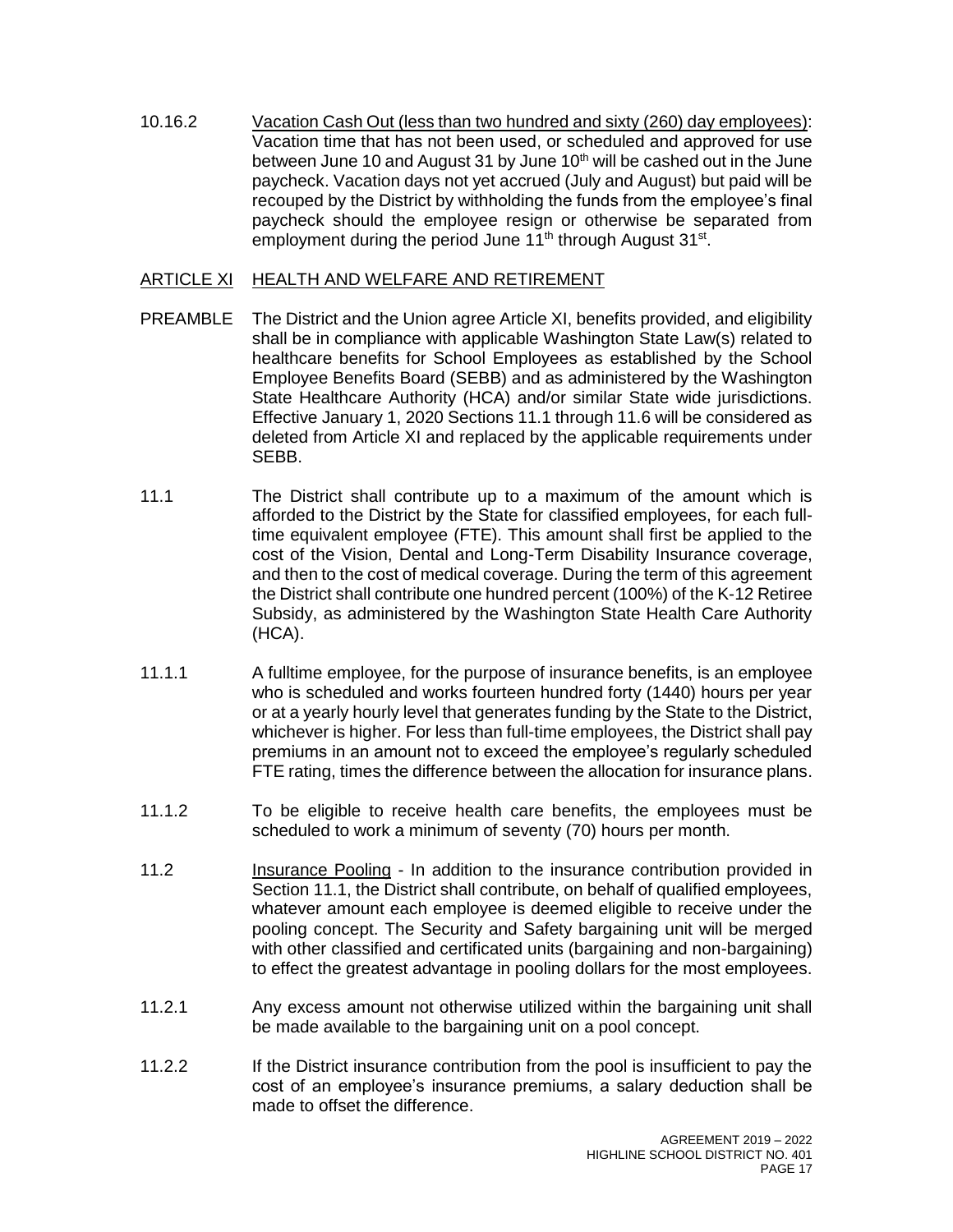- 11.2.3 In October of each year, the District shall have recalculated and allocated the pooling amount for each eligible employee.
- 11.3 Insurance Pooling Calculations: Human Resources will meet with Teamsters representatives each year to explain annual pooling calculations and the positive or negative effects of the calculations on Teamster's members. A Teamster's unit that would incur less out of pocket expense as a stand alone unit should not be subject to more out of pocket expense if pooled with the total. In such a case, the Teamster's Representatives may request that said unit be considered as a single unit for pooling for the year. Human Resources will acquiesce to the request.
- 11.4 During open enrollment, of each year, the District shall permit the employees to select coverage under one (1) of the hospitalization medical insurance plans offered by the District. Employees shall be notified as soon as practicable of the beginning and ending dates of open enrollment.
- 11.5 The District shall increase the monthly health and welfare contribution rate provided for in Section 11.1, at such time(s) and by such amount(s) equal to no less than that percentage amount which is afforded the District by the State for classified employees.
- 11.6 District Benefits Committee The Union may appoint one (1) bargaining unit member to this committee. Meetings shall be treated as compensated time and shall be scheduled in a manner to allow participation.
- 11.7 Western Conference of Teamsters Pension Plan The bargaining unit elected to participate in the WCTPT effective January 1, 2012. Contributions shall be by pre-tax payroll diversion based on all compensated hours covered under this Agreement and shall be uniform by classification. For the purposes of this section, "all hours compensated" will be determined by total eligible hours worked, overtime, holidays, and hours of additional pay as stated on each employee's monthly pay warrant and does not include vacation or sick leave cash out payments as allowable under state law and the bargaining agreement. If in the future withdrawal liability is assessed against the District due to a Union proposed withdrawal from the Pension Trust, said liability shall be paid by the bargaining unit members. Hourly pre-tax diversions in effect at the time shall continue until such time each bargaining unit member's proportional share of the withdrawal liability is satisfied.

Effective September 1, 2013 based on August hours contributions shall be for all bargaining unit members, who are identified in Article 1, Section 1.2. Contributions by the District to the "basic plan" shall be uniform by Classification for all compensable hours covered by this Agreement excluding cash out of accrued but unused vacation pay through a pre-tax payroll diversion.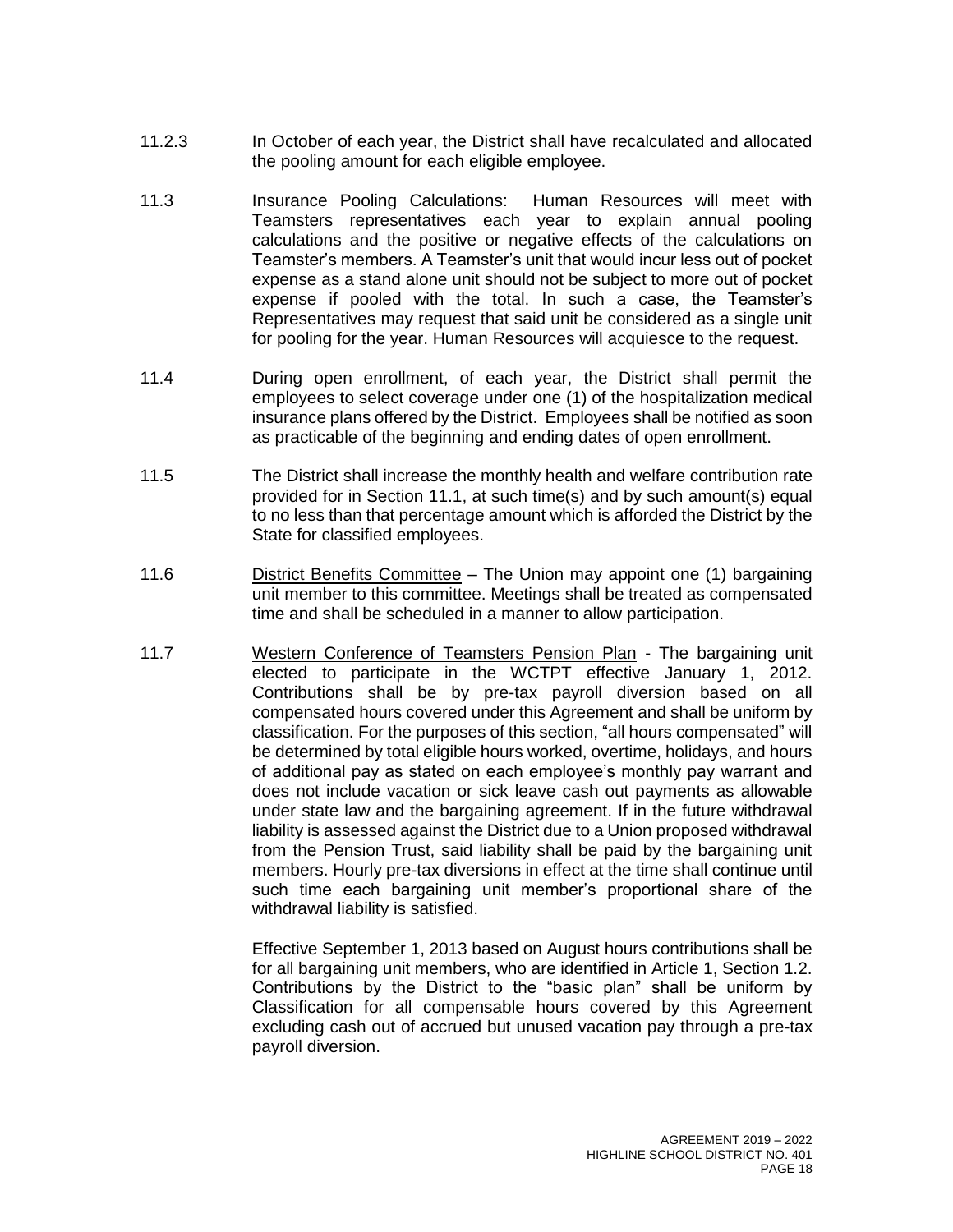The total amount due for each monthly payroll period shall be remitted in a lump sum by the District at the time specified by the Administrator of the Trust Fund. The District shall abide by such rules as may be established by the Trustees of said Trust Fund to facilitate the determination of the reporting and recording of the contribution amounts paid on account of each member of the bargaining unit.

All employees working in the classification of District Safety Officer (SO) and District Safety and Security Officer (SSO), the District's contribution shall be two dollars (\$2.00) per hour. (Effective 1/1/2019)

All employees working in the classification of Campus Safety Officer, the District's contribution shall be three dollars (\$3.00) per hour. (Effective 1/1/2015)

District Safety Officers, District Safety and Security Officers, and/or Campus Safety Officers covered by this Agreement, may elect to increase the payroll diversion. If they do, the Union and the District will execute a Memorandum of Understanding in a timely manner pursuant to Trust rules.

#### <span id="page-20-0"></span>ARTICLE XII MISCELLANEOUS

- 12.1 District Rules The Union recognizes the right of the District to establish reasonable rules as the District may deem necessary, provided that such rules shall not be in conflict with the terms of this Agreement. The Union reserves the right to contest any rule that it deems a violation of this Agreement.
- 12.1.2 All rules shall apply equally to all bargaining unit members similarly situated.
- 12.1.3 The District shall provide a copy of the current Security Department manual of Policy and Procedures to the Union and the employees upon request. The Department SOP manual shall be considered a living document with changes, updates, and deletions to be conducted in collaboration with the Officers, Shop Steward(s), and their Union's Business Agent.
- 12.2 Class Attendance/Equipment -The District shall provide to each member of the Bargaining Unit annually six hundred fifty dollars (\$650.00) to cover the costs for approved professional growth activities/classes or for the purpose of replacement, purchase or repair of required equipment including work specific footwear. To be eligible for this reimbursement, members must receive prior approval from the Chief of Security Services or designee.
- 12.2.1 The employee must make a written request for professional growth training. It must be of mutual benefit to both the District and the employee. The employees may pool their allotments to hold a group training.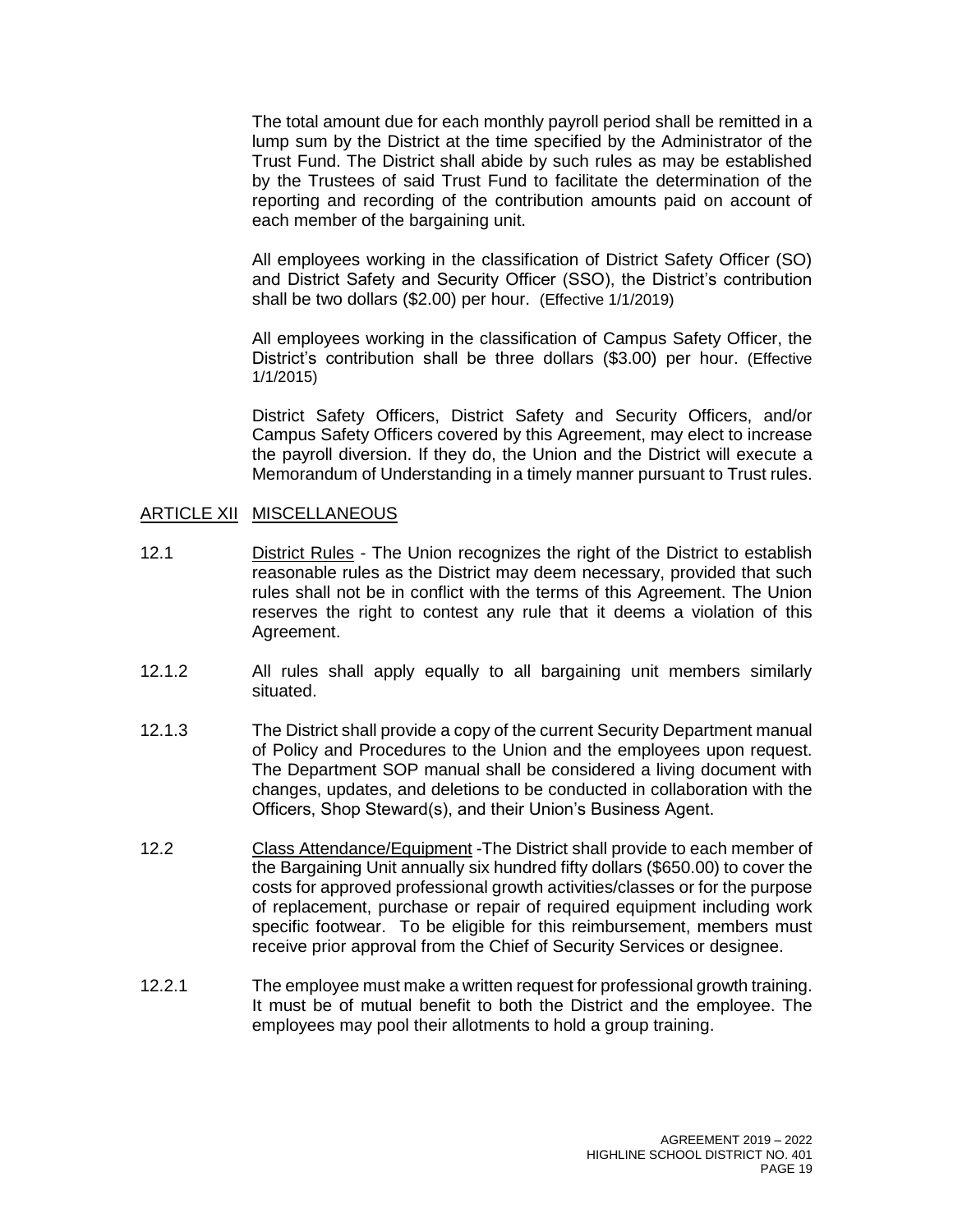- 12.2.2 The District shall compensate employees for any lost wages while participating in an approved personal growth activity/class that conflict with their regularly assigned shift. Employees who are assigned a night shift shall be relieved from the shift after the training. Said employee shall not suffer a reduction of earnings as a result of attendance.
- 12.3 Physical Exams In the event that any physical examination of any kind is required by the District as a condition of employment, the District shall bear the cost of same.
- 12.3.1 All employees are required to be alert, attentive and capable of performing their assigned job responsibilities. It is also the responsibility of each employee to maintain good physical condition sufficient to maintain and perform the essential duties of their position. The District will be developing pre-employment testing for all security positions and will be seeking Union input on those standards.
- 12.4 Uniforms: All bargaining unit members shall wear a District issued shirt at all times during working hours. The District shall initially provide each employee with six (6) shirts, three (3) short sleeves and three (3) long sleeves. Replacement shirts will be provided upon request, not to exceed three (3) shirts per calendar year. Upon an employee's request, the District will provide a vest to be worn with the District issued shirt. Vests will be replaced by the District upon request, not to exceed one (1) vest per calendar year. Jackets will continue to be provided by the District, to be worn at the employee's discretion, except when required to be worn at District direction. The District shall provide all newly hired Officers with two (2) pair of black pants. Up to two (2) pairs of black pants which have become worn out and/or damaged in the line of duty will be provided to all Officers on an as needed basis. Uniform style/design shall be in collaboration and by mutual agreement with the Department's Officers based on the parameters established by the Chief of Security Services.

## 12.4.1 Duty Equipment:

Duty equipment as historically provided and required shall remain in effect during the term of this Agreement.

Equipment style, design, manufacturer, and quantity shall be determined collaboratively with the Department's Officers pursuant to past practice.

All district provided equipment shall be repaired and replaced at District expense.

Replacement shall be at a minimum that required/suggested by the PPE manufacturer.

Equipment training/certification shall be provided by the District and recognized as hours worked.

Upon separation of service, all District provided equipment shall be relinquished to the Chief of Security.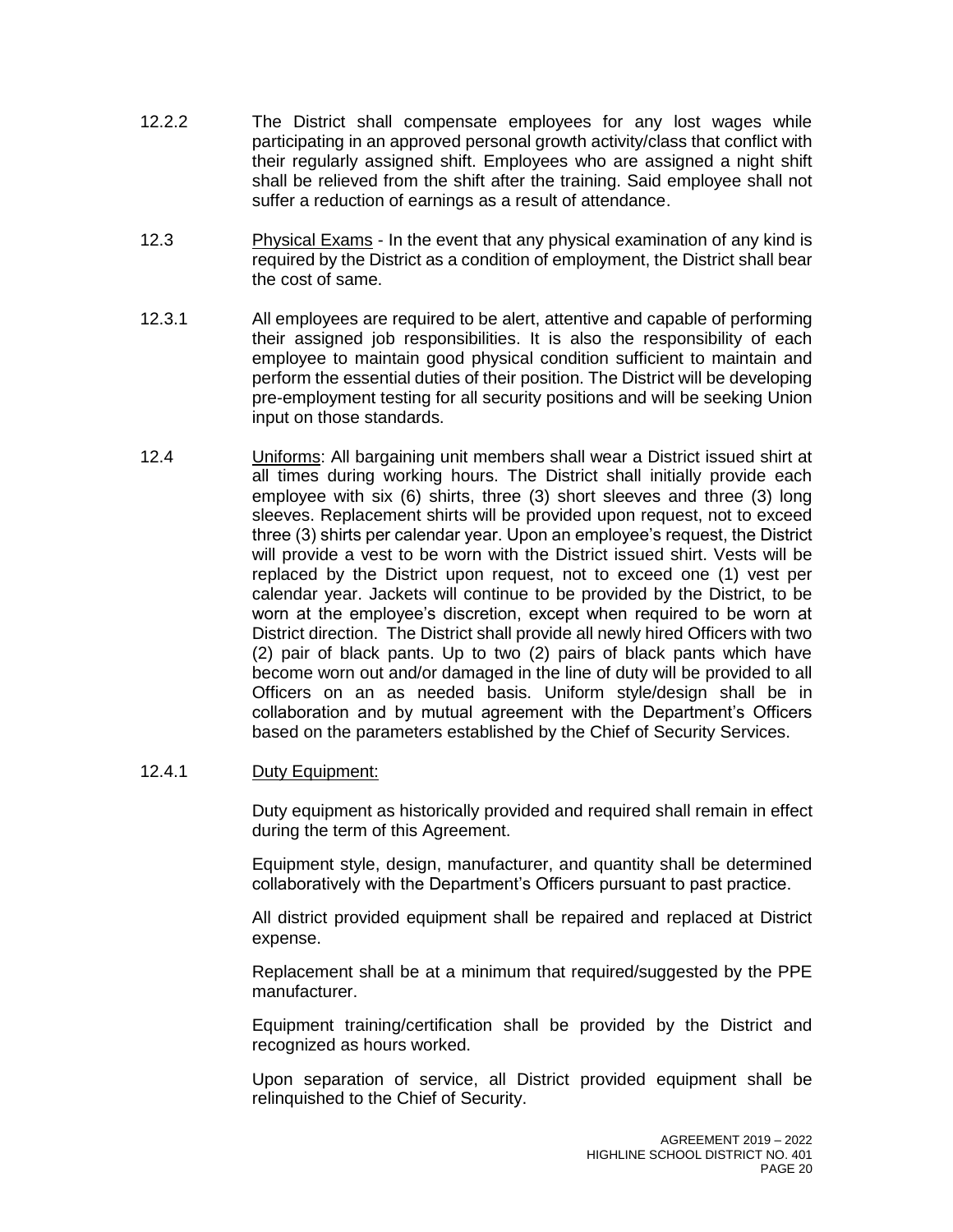12.5 Firearms Qualifications: Employees are required to meet a firearm qualification standards assessment on an annual basis. During the annual assessment and retesting if necessary, the employee is offered two consecutive qualification attempts to pass. Failure to meet the firearm qualification standards assessment will result in the employee being reassigned to an unarmed dayshift position for a period of two weeks. Employee will be compensated at the appropriate SSO rate. During that time period, the employee will be provided up to eight (8) hours of training. The employee will have an opportunity to retest under the firearm qualification standards assessment at that time. Failure to meet the assessment a second time will result in the employee being on an unpaid leave of absence for up to two weeks. Any necessary retraining will be at the employee's own expense. The employee will be provided a third opportunity to retest at that time, and if the employee fails at that time, will be subject to immediate termination. Should there be an open CSO position at that time, the Director of Safety and Security may consider the employee to fill that position.

### <span id="page-22-0"></span>**ARTICLE XIII SEVERANCE OF EMPLOYMENT**

- 13.1 The District shall not discipline any employee without just cause. Discipline shall be limited to written record of verbal warning, written reprimand, written suspension (without pay), and written termination. Disciplinary actions shall fit the act(s) of misconduct. Not all act(s) of misconduct require all levels of progressive discipline.
- 13.1.1 Should an employee be removed from his work assignment during an investigation the employee shall be placed on paid administrative leave pending the final disposition of the issue/investigation. During said leave the employee shall be paid for all regularly scheduled straight time hours. The District shall conduct the investigation in a timely manner. The Executive Director of Human Resources or designee will communicate the completion of all investigations to the Union. If the investigation leads to the employee being suspended said paid leave will be reduced by the amount of the disciplinary suspension, and any additional pay that may be affected by related disciplinary action. Pursuant to RCW 28A.400.320, the District is entitled to recover from the employee any salary or other compensation that may have been paid to the employee for the period between such time as the employee was placed on administrative leave, based on criminal charges that the employee committed a felony crime specified under RCW 28A.400.322, and the time termination becomes final.
- 13.2 Written notices, discharges or suspensions, to be considered as valid, must be by proper written notice to the employee and Union within ten (10) District business days after the occurrence of or the completion of an investigation for an alleged violation claimed by the District as the basis for the written warning, written reprimand, suspension or discharge.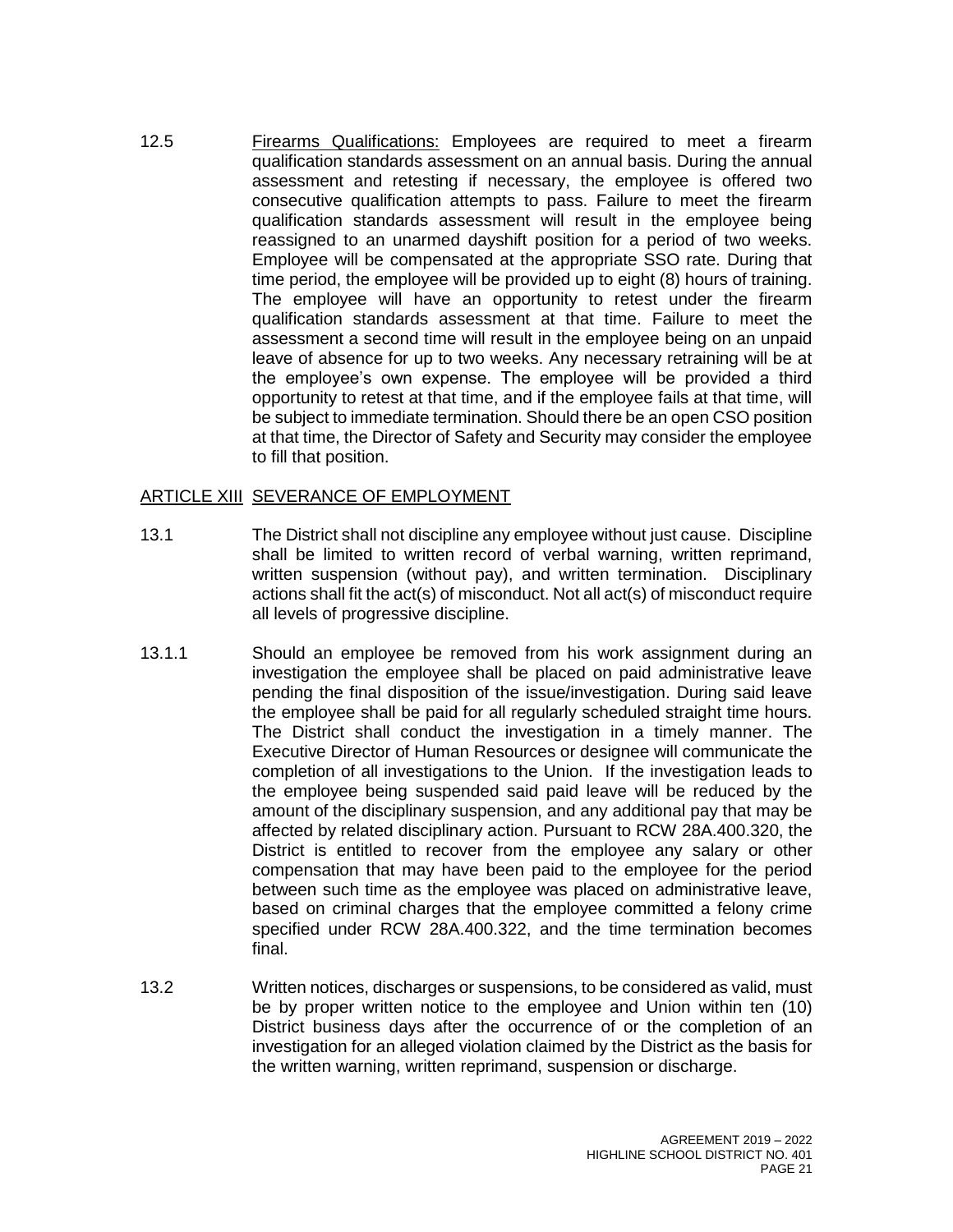13.3 Except for what's defined in WAC 181-88, upon request discipline shall be removed from Officers' personnel files three (3) years after the date of issuance.

# <span id="page-23-0"></span>ARTICLE XIV GRIEVANCE PROCEDURE

- 14.1 A grievance shall be defined as a claim by an employee, or a group of employees, or the Union on behalf of an employee or group of employees that there has been a violation, misinterpretation or misapplication of a specific provision of this Agreement. Grievances shall be processed as hereinafter provided.
- 14.2 STEP I Employees and the Shop Steward shall first discuss the grievance with their immediate supervisor (Chief of Security Services, Building Administrator or designee). The Employee and/or Shop Steward is required to disclose the nature of the meeting as a Step 1 grievance and explain the contract violation(s) and desired remedy. The supervisor shall have five (5) working days in which to resolve the grievance. All grievances not brought to the immediate supervisor within fifteen (15) working days of when the grievant knew or should have known of the occurrence giving rise to the grievance shall be invalid and subject to no further processing. Any settlement reached during the 1<sup>st</sup> Step meeting shall be reduced to writing and signed by the Chief of Security Services or designee, with a copy furnished to the Shop Steward.
- 14.3 STEP II If the grievance is not resolved to the employee's satisfaction in accordance with STEP I, the employee and/or the Union shall reduce to writing a statement of the grievance containing the following:
	- The facts on which the grievance is based.
	- A reference to the Articles and Sections of this Agreement alleged to have been violated.
	- The remedy sought.
- 14.3.1 The written grievance shall be submitted to the immediate supervisor (Chief of Security Services, Building Administrator or designee) within five (5) working days of the Supervisors decision outlined in STEP I, with a copy sent to the Human Resources Department. Within five (5) working days after receipt of the written grievance the immediate supervisor (Chief of Security Services, Building Administrator or designee) shall communicate a written response to the grievant, with a copy sent to the Union and to the Human Resources Department.
- 14.4 STEP III If the grievance is not satisfactorily resolved at STEP II, the employee and/or the Union, may within fifteen (15) working days after receipt of the written response from STEP II, submit the written grievance to the Superintendent of the District or designee. Within ten (10) working days after receipt of the grievance, the Superintendent of the District or his designee shall communicate a written response to the grievant.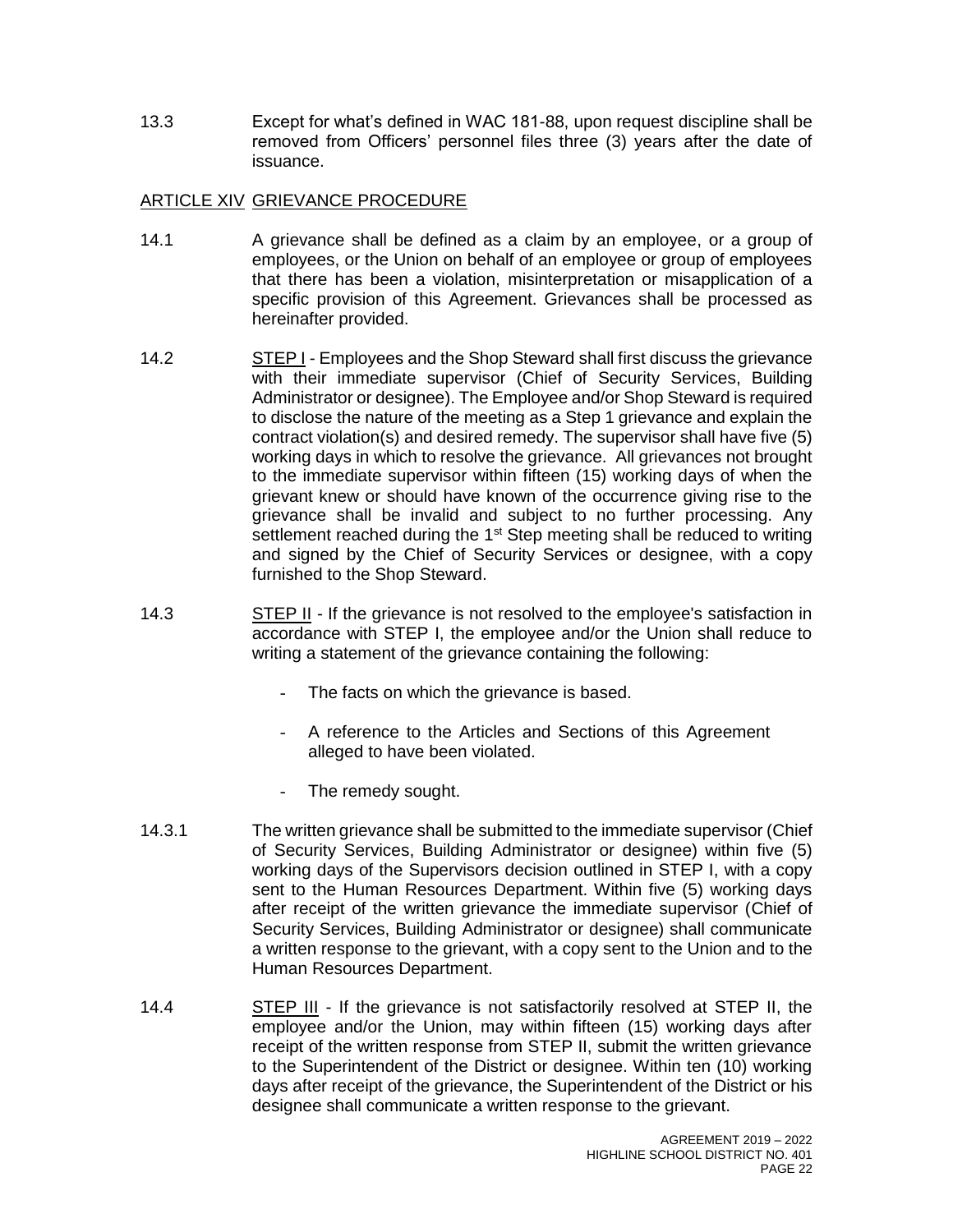- 14.5 STEP IV If the grievance is not resolved at STEP III, or if no decision has been made within the period provided, the Union may submit the grievance to arbitration. The Union may exercise its right to arbitration by giving the Superintendent or designee written notice of its intent to arbitrate within fifteen (15) working days after the decision in STEP III or fifteen (15) working days after the time limit in STEP III, whichever occurs first.
- 14.5.1 In the event the parties are unable to agree on the arbitrator within fourteen (14) working days, they shall jointly and promptly request a panel of seven (7) arbitrators from the Federal Mediation and Conciliation Service. Within ten (10) working days following receipt of the panel, the District and the Union shall alternately strike one (1) name from the list until only one (1) name remains. The party striking the first name shall be determined by chance.
- 14.5.2 Should the parties fail to conclude their responsibilities under this Section within ten (10) working days following receipt of a panel, then all Arbitrators on the list shall be considered acceptable and the Federal Mediation and Conciliation Service shall appoint one.
- 14.5.3 Arbitration shall be scheduled as promptly as possible.
- 14.5.4 Any expense connected with such arbitration shall be borne equally by the Union and the District, except that each party shall bear the cost of presenting its own case. The decision of the Arbitrator shall be final and binding on the parties hereto. The Arbitrator shall not have the power to negotiate new agreements nor change the provisions of this Agreement.
- 14.5.5 The District and the Union may mutually agree to extend the time limits at any STEP and/or skip any STEP in the grievance procedure.
- 14.6 All grievances as defined in this Section shall be settled in accordance with the procedures outlined above and there shall be no lockout, strike, interruption of work, slow-down or other interference with the operation during the life of this Agreement.

### <span id="page-24-0"></span>ARTICLE XV SAVINGS CLAUSE

<span id="page-24-1"></span>15.1 Should any provision, application or portion thereof of this Agreement be held unlawful and/or unenforceable by any court of competent jurisdiction, Attorney General's opinion or Auditor's report, the parties shall negotiate to modify the provision(s), application(s) or portion(s) thereof specified in the Decision. All other provision or applications of this Agreement shall continue in full force and effect.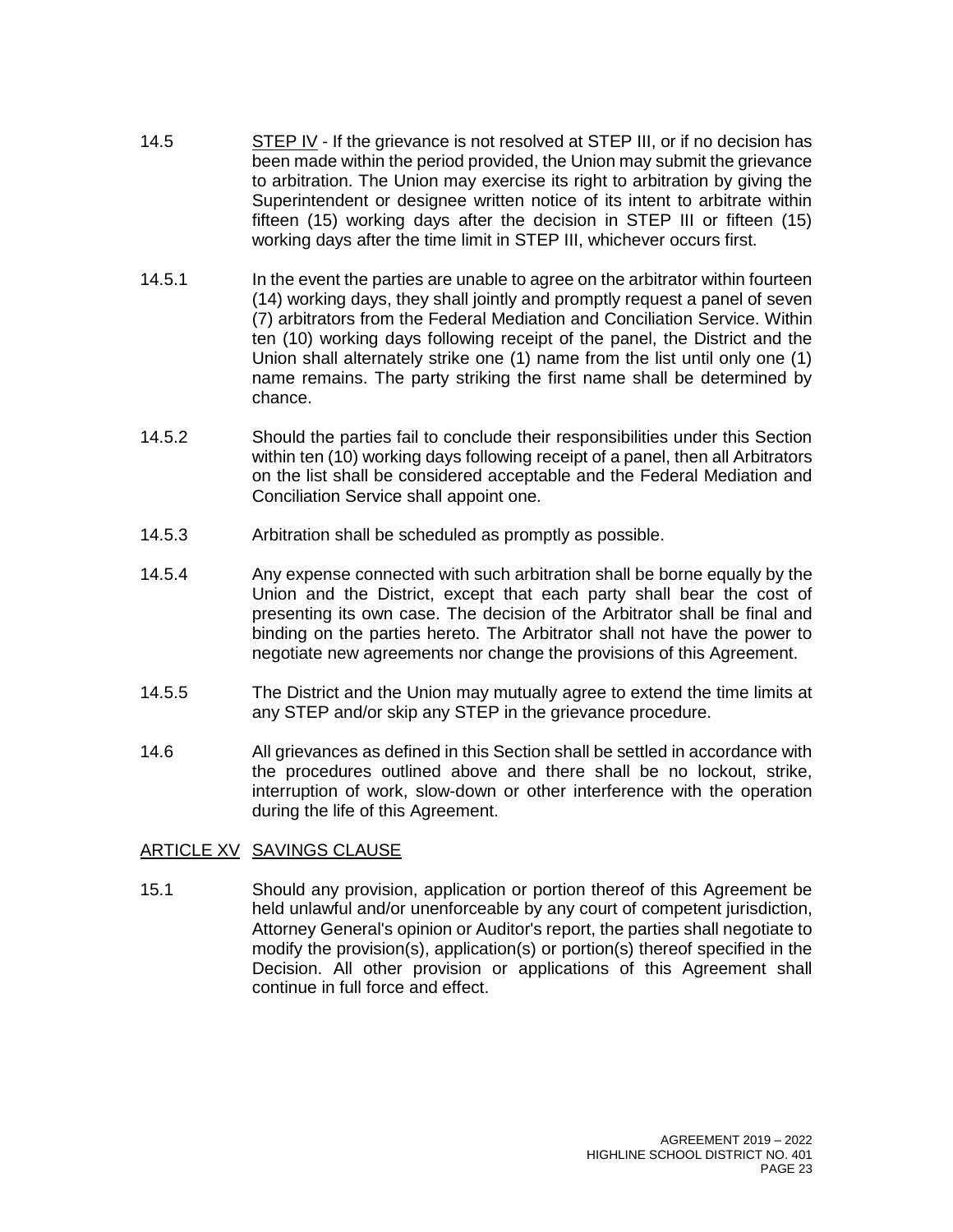#### **ARTICLE XVI DURATION CLAUSE**

- 16.1 This Agreement shall be effective September 1, 2019 excepting those provisions which denote otherwise, and shall remain in full force and effect through August 31, 2022.
- 16.2 Not less than sixty (60) calendar days prior to the expiration of this Agreement, the District and the Union shall meet for the purpose of negotiating a successor Agreement.
- 16.3 The parties shall continue to operate under the terms and conditions of this Agreement as prescribed by RCW 41.56.123. The parties may extend the time period by mutual agreement.

PUBLIC, PROFESSIONAL & OFFICE-**CLERICAL EMPLOYEES AND** DRIVERS LOCAL UNION NO. 763, affiliated with the International **Brotherhood of Teamsters** 

By ott A. Sullivan

Secretary-Treasurer

Highline School District No. 401

**Susan Enfield** Superintendent

 $10 - 28.19$ 

Date  $10 - 17 - 19$ 

Date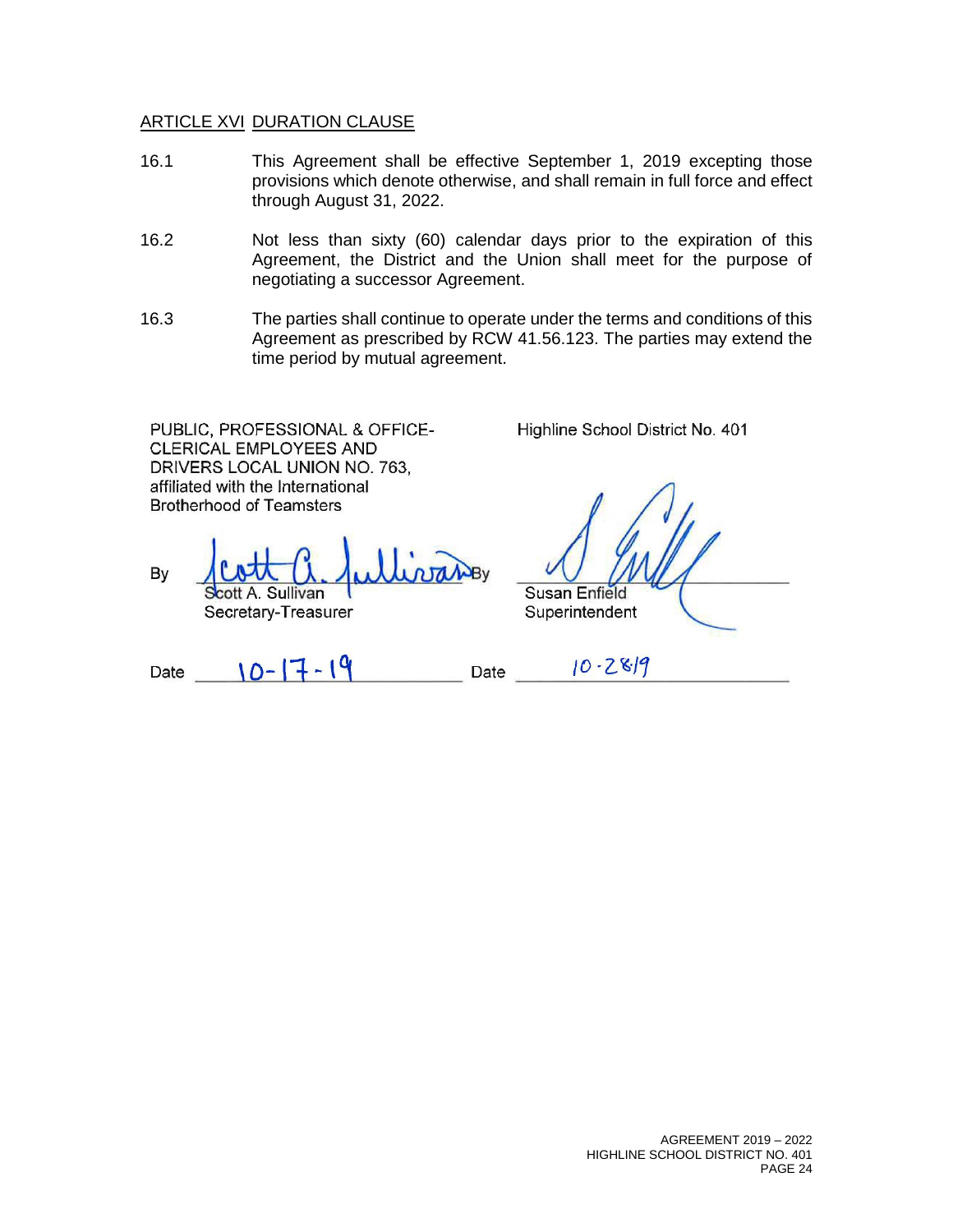### APPENDIX "A" to the **A G R E E M E N T**

# by and between HIGHLINE SCHOOL DISTRICT NO. 401 and

## <span id="page-26-0"></span>PUBLIC, PROFESSIONAL & OFFICE-CLERICAL EMPLOYEES AND DRIVERS LOCAL UNION NO. 763

#### September 01, 2019 through August 31, 2022

THIS APPENDIX is supplemental to the AGREEMENT by and between HIGHLINE SCHOOL DISTRICT NO. 401, hereinafter referred to as the District, and PUBLIC, PROFESSIONAL & OFFICE-CLERICAL EMPLOYEES AND DRIVERS LOCAL UNION NO. 763, affiliated with the International Brotherhood of Teamsters, hereinafter referred to as the Union.

| A.1 | Effective September 1, 2019 the hourly rates of pay for employees covered |
|-----|---------------------------------------------------------------------------|
|     | by this Agreement shall be as follows:                                    |

| <b>CLASSIFICATION</b>                                  | STFP <sub>1</sub> | $STEP 2$ $ISTEP 3$ |           | STEP <sub>4</sub> | STEP <sub>5</sub> | STEP 6            |
|--------------------------------------------------------|-------------------|--------------------|-----------|-------------------|-------------------|-------------------|
|                                                        | 00-12m            | $1-2$ yrs          | $3-4$ yrs | $5-6$ yrs         | $7-8$ yrs         | $9 \text{ yrs} +$ |
| <b>Campus Safety Officers</b>                          | \$26.89           | \$28.19            | \$29.03   | \$29.64           | \$30.39           | \$30.82           |
| <b>District Safety Officers</b>                        | \$29.54           | \$30.81            | \$31.76   | \$32.70           | \$33.36           | \$34.01           |
| <b>District Safety and</b><br><b>Security-Officers</b> | \$31.44           | \$32.70            | \$33.67   | \$34.69           | \$35.39           | \$35.75           |

Effective September 1, 2020, the hourly rates of pay for employees covered by this Agreement shall be as follows:

| <b>CLASSIFICATION</b>                           | STEP 1  | $STEP 2$ STEP 3 |           | STEP <sub>4</sub> | STEP <sub>5</sub> | STEP 6      |
|-------------------------------------------------|---------|-----------------|-----------|-------------------|-------------------|-------------|
|                                                 | 00-12m  | $1-2$ yrs       | $3-4$ yrs | $5-6$ yrs         | $7-8$ yrs         | $9$ yrs $+$ |
| <b>Campus Safety Officers</b>                   | \$29.04 | \$30.45         | \$31.35   | \$32.01           | \$32.82           | \$33.29     |
| <b>District Safety Officers</b>                 | \$31.90 | \$33.27         | \$34.30   | \$35.32           | \$36.03           | \$36.73     |
| <b>District Safety and</b><br>Security-Officers | \$33.96 | \$35.32         | \$36.36   | \$37.47           | \$38.22           | \$38.61     |

Effective September 1, 2021, the hourly rates of pay for employees covered by this Agreement shall be as follows:

| <b>CLASSIFICATION</b>                           | STEP <sub>1</sub><br>$00-12m$ | STEP <sub>2</sub><br>$1-2$ yrs | $\vert$ STEP 3<br>$3-4$ yrs | STEP <sub>4</sub><br>$5-6$ yrs | STEP <sub>5</sub><br>$7-8$ yrs | STEP 6<br>$9$ yrs $+$ |
|-------------------------------------------------|-------------------------------|--------------------------------|-----------------------------|--------------------------------|--------------------------------|-----------------------|
| <b>Campus Safety Officers</b>                   | \$31.36                       | \$32.89                        | \$33.86                     | \$34.57                        | \$35.45                        | \$35.95               |
| <b>District Safety Officers</b>                 | \$34.45                       | \$35.93                        | \$37.04                     | \$38.15                        | \$38.91                        | \$39.67               |
| <b>District Safety and</b><br>Security-Officers | \$36.68                       | \$38.15                        | \$39.27                     | \$40.47                        | \$41.28                        | \$41.70               |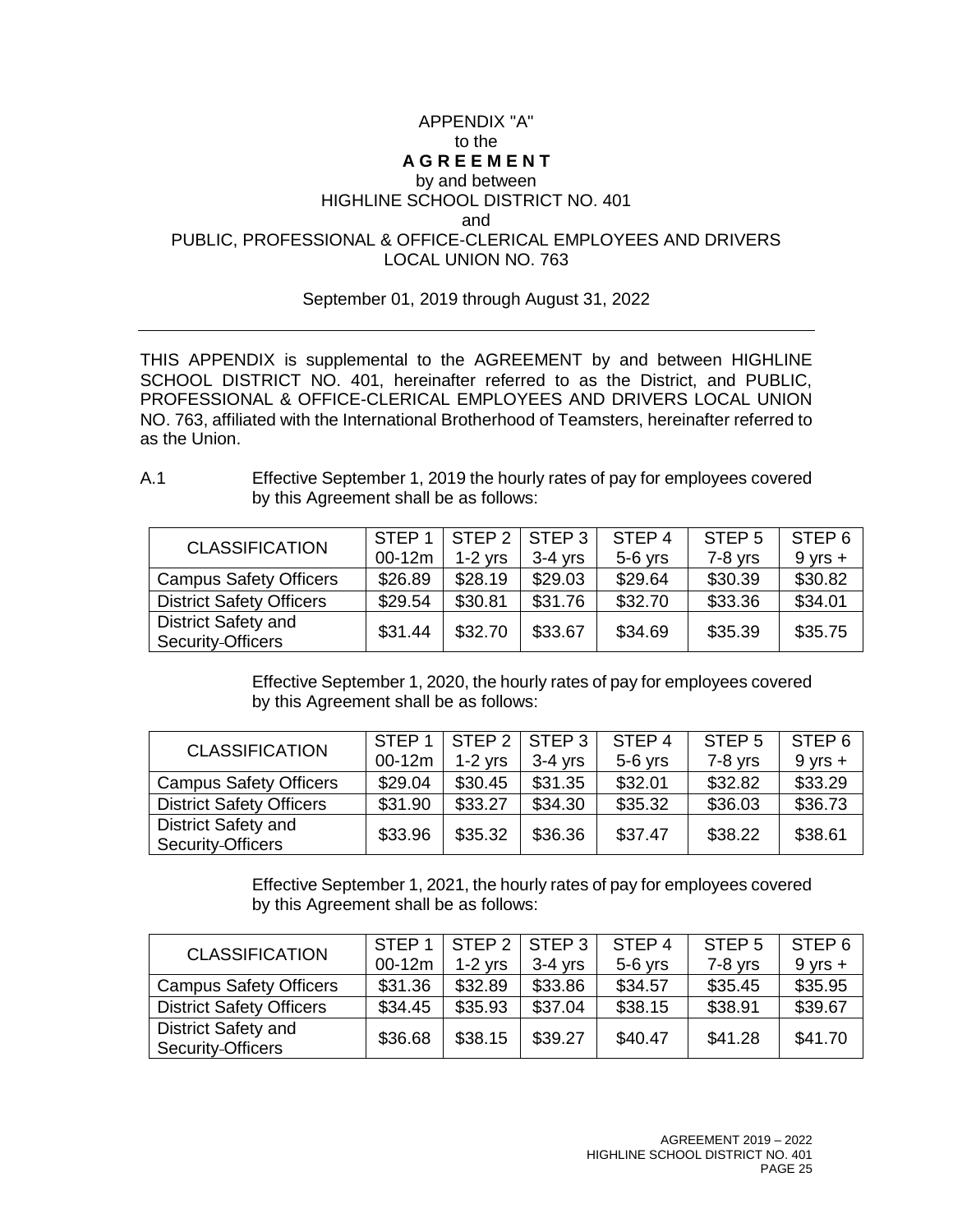#### A.1.1 Longevity Increases:

20 yrs. + two percent (2%) above Step 6

- A.2 **Effective each September 1**<sup>st</sup> of this Agreement, the District shall apply to all classifications contained in Appendix A, A.1 an hourly increase equal to one hundred percent (100%) of the percentage change in the Seattle-Tacoma- Bellevue Area Consumer Price Index annual percentage for the period December to December but in no case shall the increase be less than the IPD % as established by the State Legislature. The index used shall be the Consumer Price Index for all Urban Wage Earners and Clerical Workers (CPI-W), All Items, Revised Series (1982-84=100%) as published by the U.S. Bureau of Labor Statistics.
- A.3 Effective September 01, 2020 and September 1, 2021, inclusive of what's provided for in Appendix A, A.2, the District will increase each hourly wage by eight percent (8%).
- A.4 STEP increases shall become effective September 1st of each year; provided however, the employee has worked the required months/years of service. To receive credit for a year, an employee must work at least onehalf (1/2) of their work calendar the previous employment year with continuous employment within the same bargaining unit.
- A.5 Employees promoted from one classification to another shall be placed into the lowest pay STEP of the higher classification which still provides for an increase higher than that currently being received by the promoted employee.
- A.6 Work Out of Classification When an employee is assigned to perform the duties of a higher paid classification position for one (1) regular workday or more, the employee shall receive a rate of pay equal to the salary range of the higher paid classification which shall provide the employee with an increase in his regular straight-time hourly rate of pay which shall be no less than one (1) salary STEP above the employee's current rate of pay for all hours worked in the higher classification.
- A.7 **If an employee is transferred voluntarily to a lower paid classification, that** employee shall be placed in the same step in the lower classification.
- A.8 Overtime work out of classification When an employee is working out of classification and receiving an overtime rate of pay pursuant to Section 6.3, the employee's rate of pay shall be determined by the nature of the overtime duties. If those duties are consistent with the employee's classification as listed in A.1 above, the employee's normal rate of pay will apply. If those duties are consistent with a different classification, the employee's rate of pay will be the rate associated with those duties, which may be higher or lower than the employee's normal rate of pay. The employee working out of classification shall receive pay at the same step level as their classification.